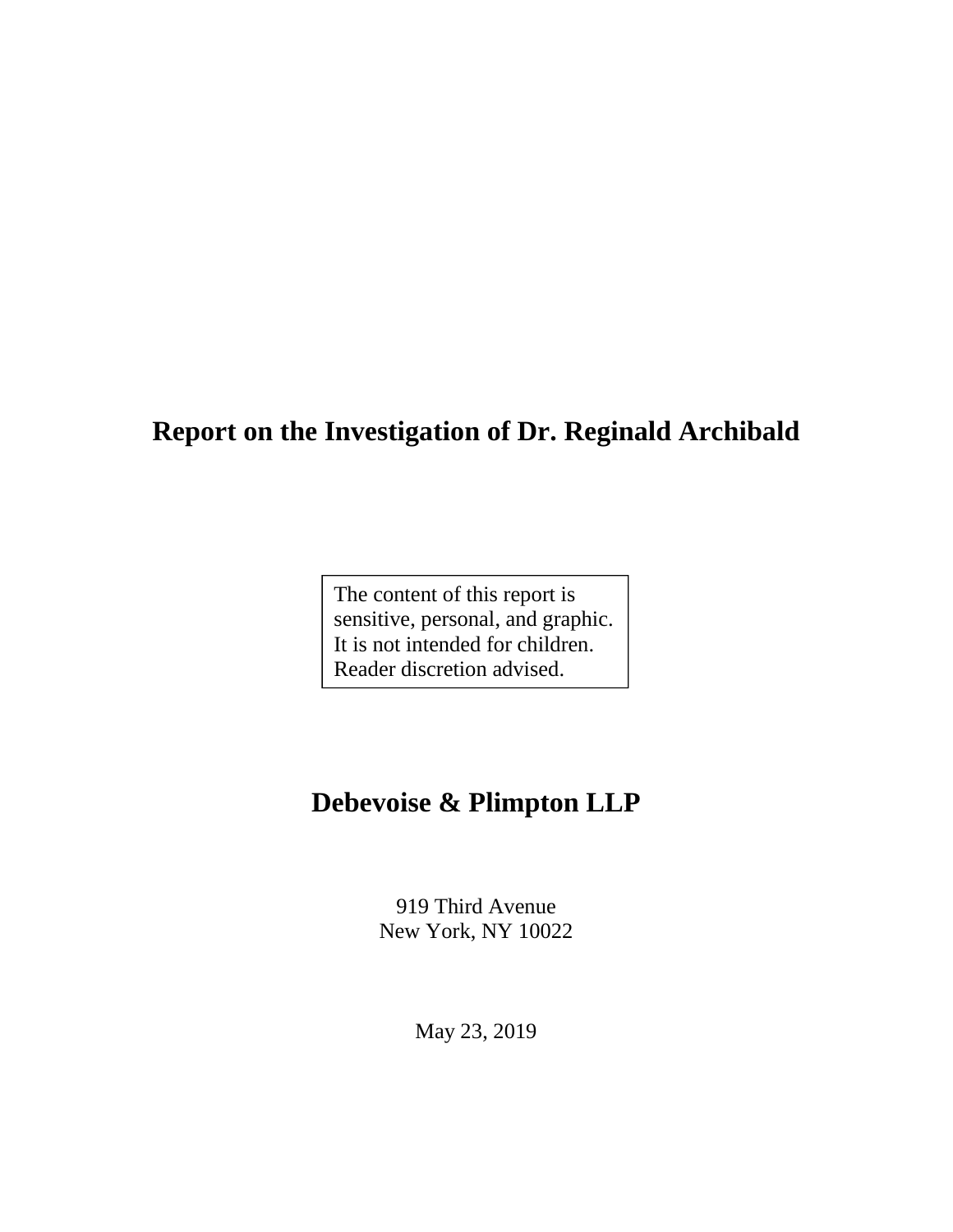## **I. Introduction**

This Report summarizes evidence obtained about allegations that Dr. Reginald Archibald ("Archibald" or "Dr. Archibald"), a former professor and senior physician at The Rockefeller University ("RU") and its Hospital ("RUH" or the "Hospital"), sexually abused patients he saw at the Hospital. Archibald was employed at the Hospital from the 1940s to the early 1980s. He died in 2007.

Most recently, in March 2018, RUH received a complaint from a former patient (the "2018 complainant") about Archibald's behavior in the late 1960s and 1970s during examinations of this patient that Archibald conducted at the Hospital as part of an endocrinology growth clinic for children. RUH engaged Debevoise & Plimpton LLP ("Debevoise") to conduct a review of this complaint. We also early on reviewed the allegations from three other former patients, two of whom were identified with the assistance of the 2018 complainant. Based on this and other information obtained in 2018, Debevoise concluded that Archibald engaged in sexual misconduct and abuse of each of these former patients interviewed in 2018, and likely an unidentified number of other former patients.

As a result, in October of 2018, the Hospital conducted further outreach to as many of Dr. Archibald's former patients it could identify and locate, asking whether they had information they would like to share regarding their interactions with Archibald and, if so, to contact the investigators. In response to this outreach, over 900 individuals contacted Debevoise to share information about their experiences or to share information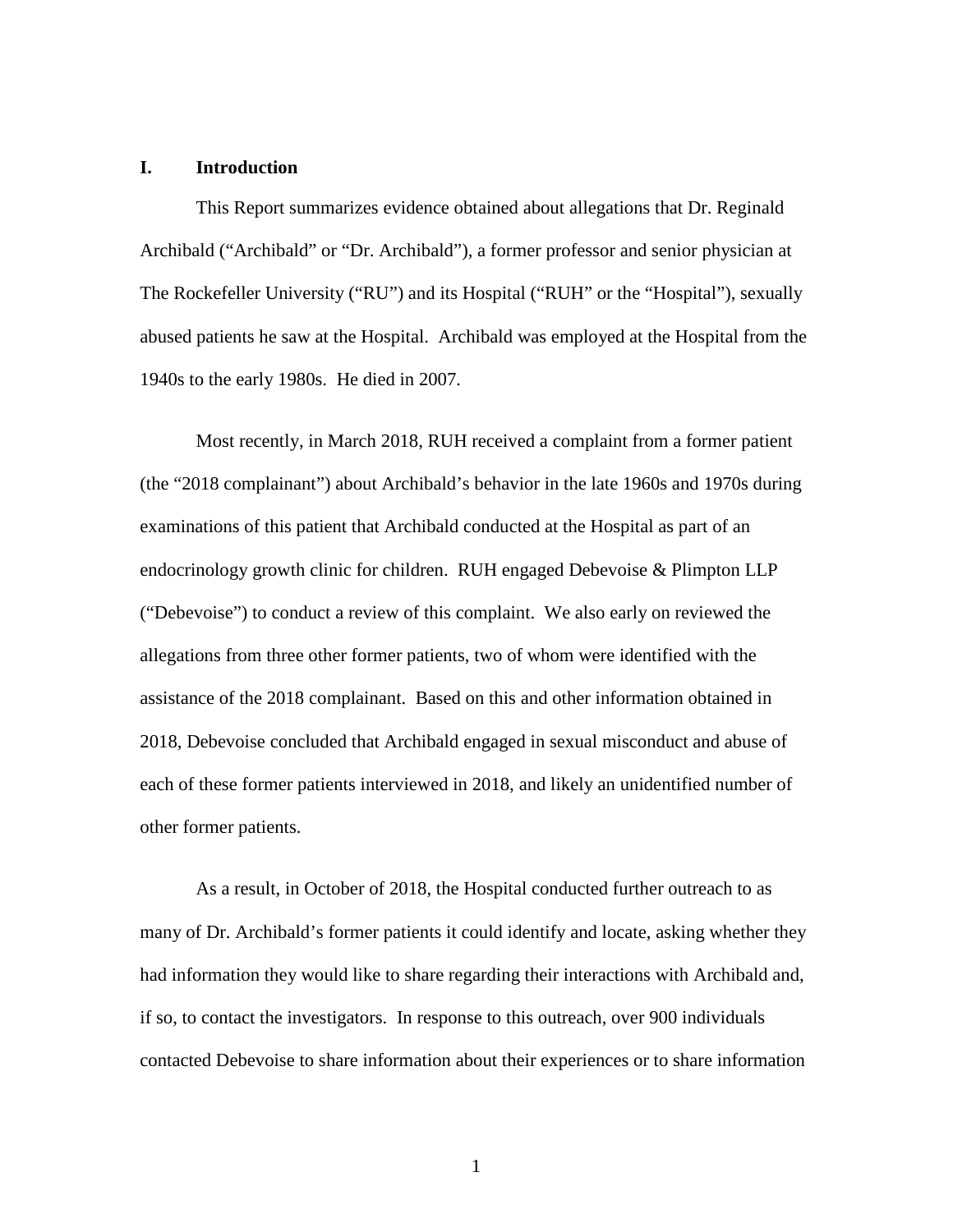on behalf of others. Based upon all of the information collected, it is clear that Archibald, taking advantage of his position as a trusted and respected physician and researcher, engaged in a widespread pattern of misconduct and sexually abused many children at the Hospital over the course of many years when offering patients medical care and treatment. While many of these former patients did not report any abusive or inappropriate behavior by Dr. Archibald, we are grateful to all of the brave individuals who came forward to share their experiences and memories with us. We are also respectful of those who chose not to speak with us.

# **II. Scope of Review**

RU retained Debevoise in March 2018 to conduct a review of allegations made by the 2018 complainant about the impropriety of certain of Dr. Archibald's examination practices. Debevoise had previously been retained by RU in 2004 to review similar allegations by another former patient (the "2004 complainant"). In 2018, Debevoise interviewed two of three other former patients who the 2018 complainant believed may have had similar experiences, which was confirmed by their interviews. The third declined to be interviewed. In addition, by using information obtained in 2018 from Dr. Archibald's family,<sup>1</sup> RUH was able to identify a large number of Archibald's former patients, who were then located through public records database searches and who were

<sup>1</sup> The information obtained in 2018 was a large file of index cards that contained the names of patients whom Archibald saw during his years of practice at RUH. Historically, RUH's own records of patients, including those seen during the time period Archibald practiced, were organized alphabetically rather than by doctor.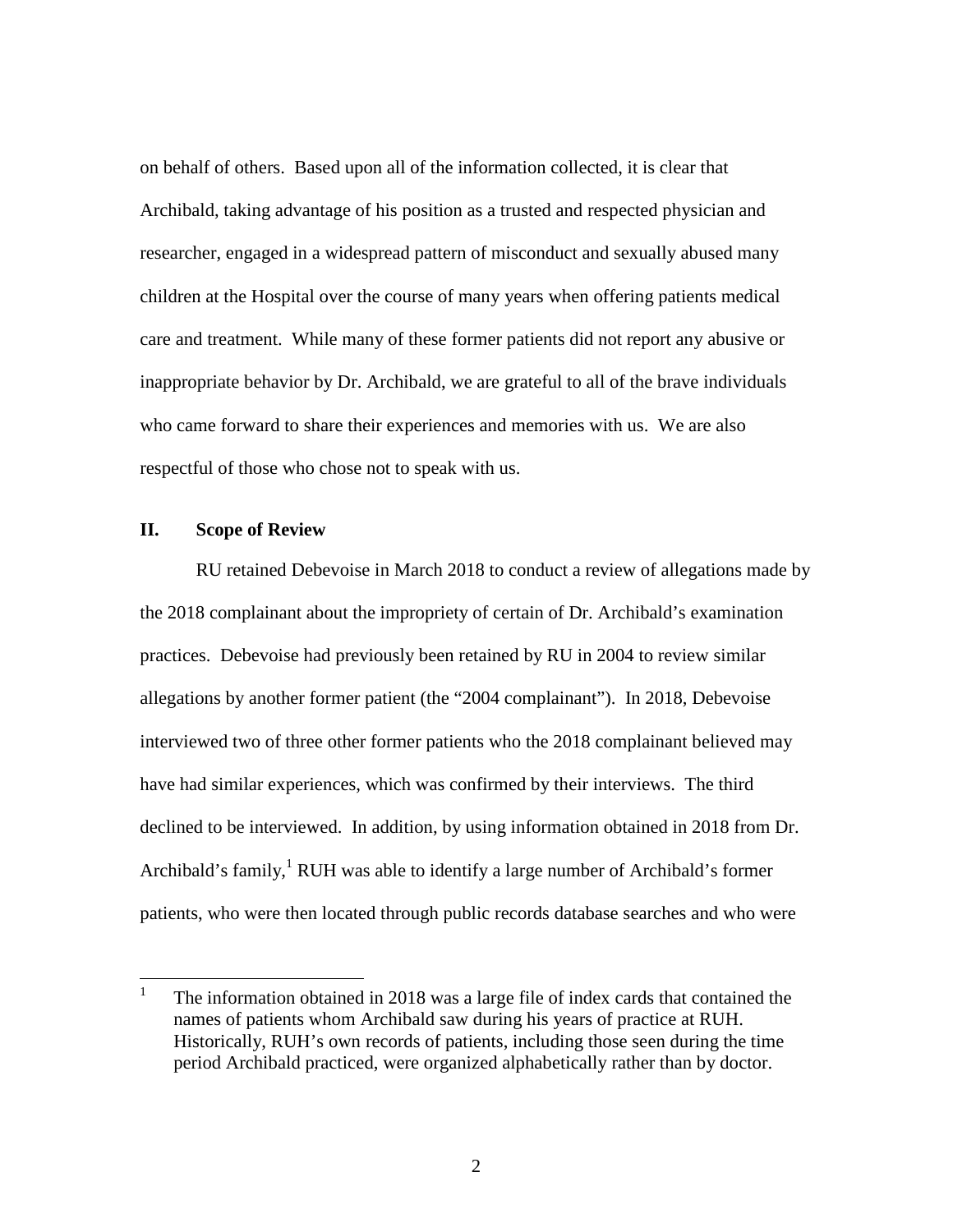asked to provide information to investigators on a voluntary basis. From October 2018 to date, over 900 individuals have contacted Debevoise as a result of this outreach, and the majority of them provided relevant information about their experiences or on behalf of others. Many of the witnesses who spoke with us requested anonymity, and Debevoise has honored that request in preparing this Report. Since March 2018, when RU received the complaint prompting the current investigation, Debevoise has also reached out to dozens of former employees and interviewed current and still living former staff members and researchers, who were at the University and Hospital during relevant time periods, and other individuals who had potentially pertinent information. In all, we spoke to over a thousand witnesses during the course of the investigation.

Debevoise has sought to incorporate into this Report information available to the Hospital or University at any time concerning Archibald's conduct, including any prior interviews conducted of patients, Archibald, Hospital and University leaders, lawyers, members of Archibald's laboratory, and others who might have information, as well as available documents. Documents reviewed included Archibald's personnel file and his available correspondence, Archibald's research files that RU could access, Archibald's publications that could be identified, RUH medical records for certain of Archibald's former patients,<sup>2</sup> historic RU and RUH documents, including call logs and meeting minutes, and RUH's current and historic policies relating to its patients.

<sup>2</sup> In deference to the privacy interests of patients, we did not review medical records of all of Dr. Archibald's patients. As discussed below, patients' hospital records that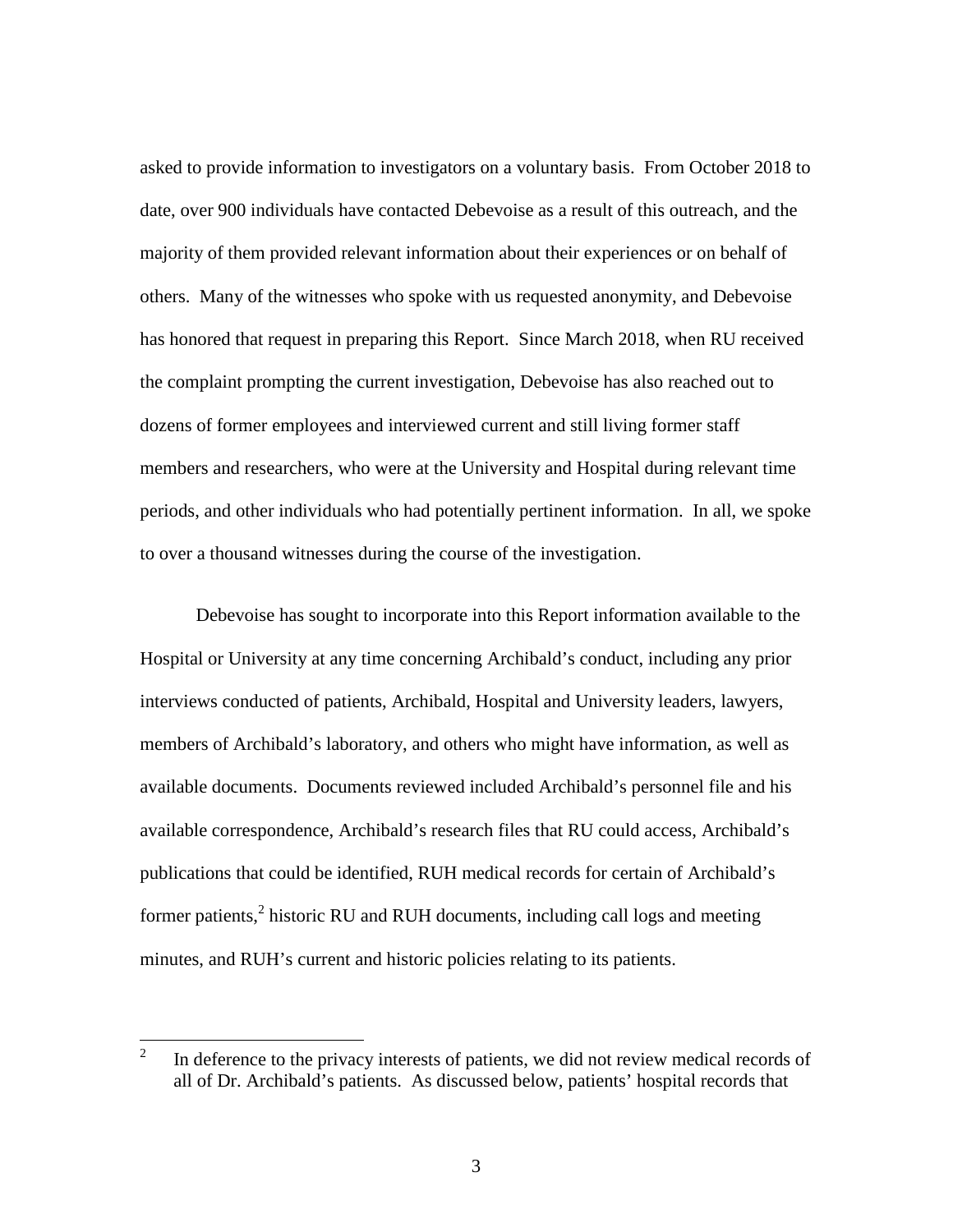The abuse we have found occurred more than four to five decades ago and Dr. Archibald retired from RUH in 1982, over thirty-five years ago. The passage of time has, naturally, impacted the investigation to a degree. While we were able to interview many witnesses and review a range of still available, relevant documents, it is no longer possible to review the vast majority of Archibald's research records, which, as was customary at the time, he retained after he retired, and a number of former patients and other potentially relevant RU and RUH witnesses, including contemporaneous doctors, nurses, researchers, and hospital management, are either no longer alive or without any meaningful recollection of Dr. Archibald or his work at RUH. Nevertheless, we have confidence in our findings.

# **III. What Happened**

## *A. Archibald's Background, Employment at RU and RUH, and Research*

Reginald Archibald was born on March 2, 1910. He obtained his medical degree and Ph.D. in 1939 from the University of Toronto and did his internship and residency in Toronto, Canada, from 1939–1940.<sup>3</sup> From 1940–1946, Archibald worked at RUH as an Assistant Resident Physician in the Department of Nephrology and a Special Investigator.<sup>4</sup> He then left RU and RUH and held the position of Professor of

were examined did not reflect evidence of abuse or record the procedures we have found to constitute sexual misconduct.

<sup>&</sup>lt;sup>3</sup> Archibald was licensed to practice medicine in Ontario in 1939; this license lapsed in 1957.

<sup>&</sup>lt;sup>4</sup> He also worked at RU (at the time, The Rockefeller Institute for Medical Research) during this time period, as a Fellow and Visiting Investigator.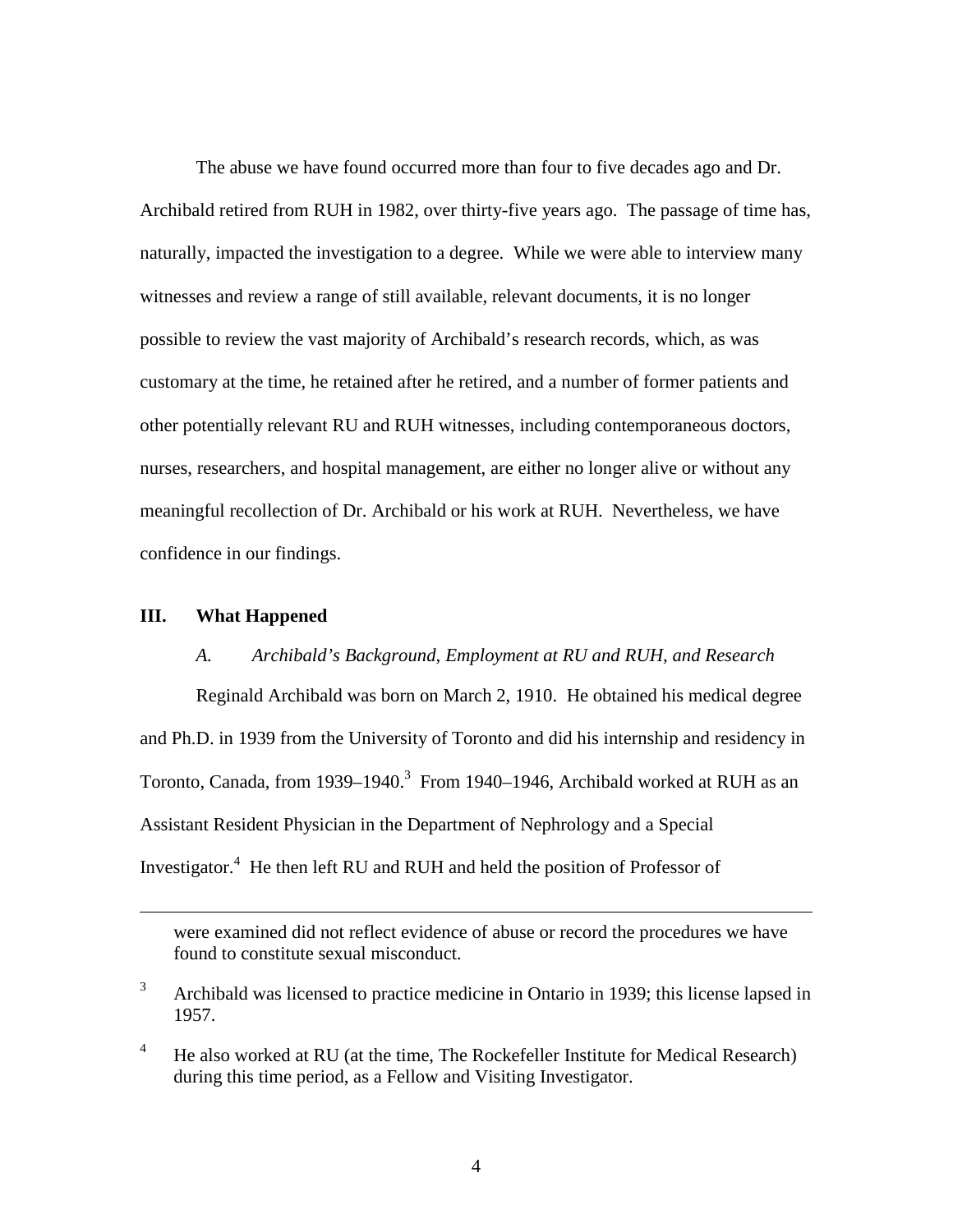Biochemistry at the Johns Hopkins University School of Hygiene from 1946–1948.<sup>5</sup> In 1948, he returned to RU and RUH and became licensed to practice medicine in New York in 1949.<sup>6</sup> He was a professor at RU and senior physician at RUH from 1948–1980, when he became an emeritus professor at RU. He had medical staff privileges at the Hospital until 1982 when he retired, and he was named a physician emeritus at RUH in 1987.<sup>7</sup> He died on May 10, 2007.

While at RU and RUH, Archibald studied childhood growth and maturation, and he conducted a number of related research studies, including on the impact of methyltestosterone on growth and on the relationship between metacarpal length and growth and sexual maturity.<sup>8</sup> Relatedly, Archibald examined and treated pediatric patients at RUH who had growth or other endocrine issues in his endocrine clinic, which began in 1949. In some cases, he examined pediatric and adult patients for issues unrelated to his research studies. Patients were often referred to Archibald, who had a reputation as a prominent physician at the time, by their schools, by other physicians, or by youth organizations where Archibald served as a volunteer. Archibald generally did

<sup>&</sup>lt;sup>5</sup> Archibald obtained his license to practice medicine in Maryland in 1947, which, according to an American Medical Association profile, became inactive in 1994.

<sup>6</sup> According to an American Medical Association profile, Archibald's New York license to practice medicine became inactive in 2001.

 $7$  Both of Archibald's emeritus statuses were revoked by the University in 2018 during the course of this investigation.

<sup>&</sup>lt;sup>8</sup> Archibald also conducted research on the relationship among hormones, enzymes, and vitamins in children as part of a nutrition study while on staff at Johns Hopkins University from 1946–1948.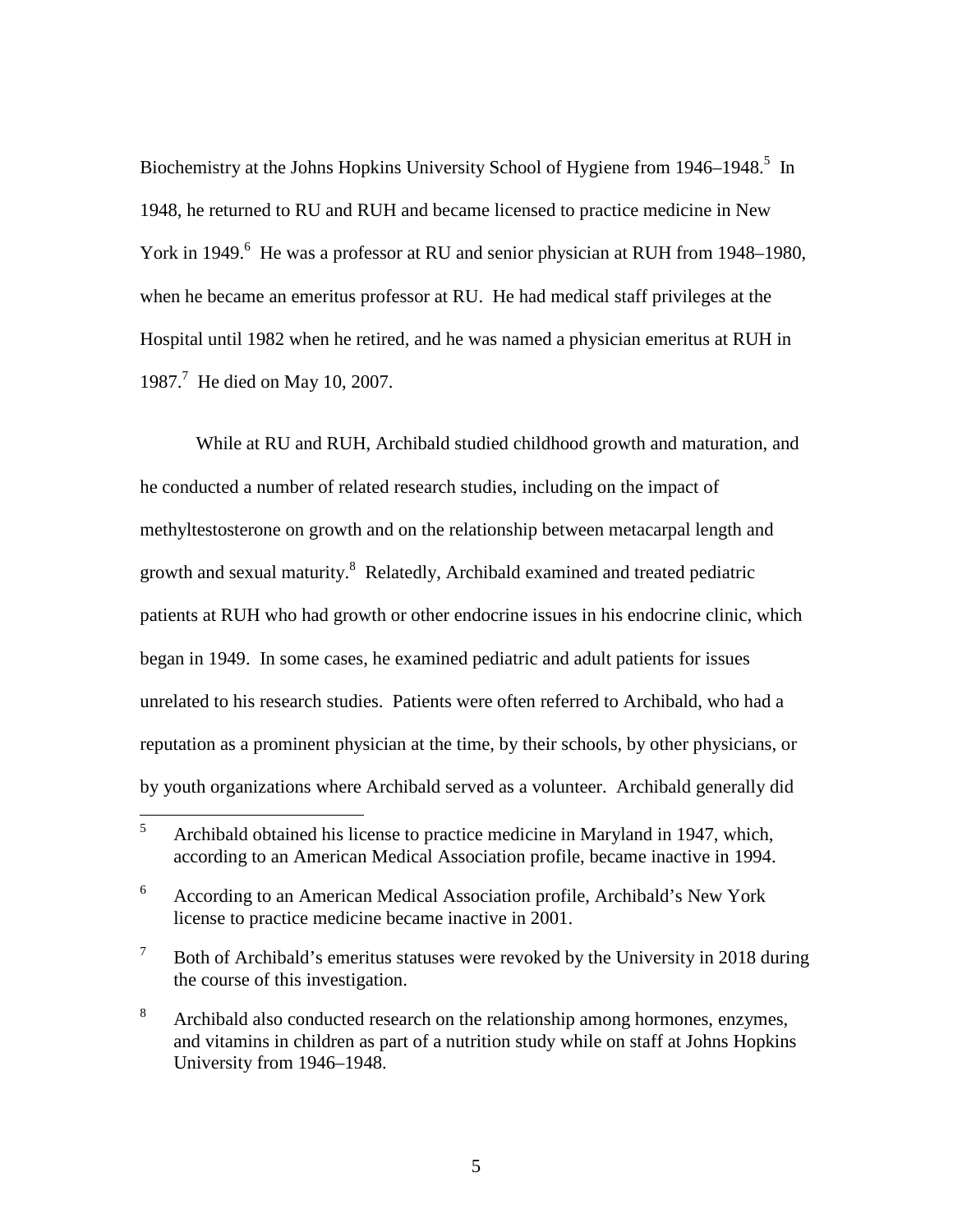not charge a fee in connection with treatment at his endocrine clinic. He typically saw patients once a year, and sometimes more frequently if they were on medication. For comparison purposes, Archibald also sometimes saw siblings who did not have growth or endocrine issues.

Archibald published a few studies based on his research, including a 1950 study on bone age of children that references his endocrine clinic and a 1976 study (with other researchers) on a particular genital condition studied in a family, including a child.<sup>9</sup> A 1959 study, *The Endocrine Significance of Short Metacarpals*, and a few underlying research documents make reference to sexual maturity and fertility and Archibald's endocrine clinic.<sup>10</sup> As early as 1966, Archibald made annual reports on his research to the Hospital Committee, a reviewing committee made up of approximately a dozen RUH

<sup>9</sup> We have found abstracts of these two studies. Reginald M. Archibald, *Frequency of Retarded Bone Age in a Group of Enuretic Children*, 10 J. CLINICAL ENDOCRINOLOGY AND METABOLISM 833 (1950); James German et al., *An Inherited Pericentric X Chromosome Associated With Male Pseudohermaphroditism*, 397 EXCERPTA MEDICA INT'L CONGRESS SERIES 126 (1976).

<sup>&</sup>lt;sup>10</sup> The 1959 study references "the 2594 patients who attended the outpatient department of the child growth-study and endocrine clinics of the Rockefeller Hospital during the past ten years" and includes conclusions regarding sterility and fertility based on metacarpal sign. Reginald M. Archibald et al., *Endocrine Significance of Short Metacarpals*, 19 J. Clinical Endocrinology and Metabolism 1312, 1312, 1320 (1959).

Archibald later published an abstract for his study of patients and their siblings seen at his endocrine clinic in a 1977 bulletin containing child research studies either in progress or recently completed. *Study of Roentgenograms of Children with Marked Retardation in Skeletal Maturation*. DOROTHY O'CONNELL ET AL., RESEARCH RELATING TO CHILDREN (BULLETIN 39) 37 (1977). The study apparently covered observations and findings from 1960–1980 from his endocrine clinic. We have not located evidence that this study was ever published.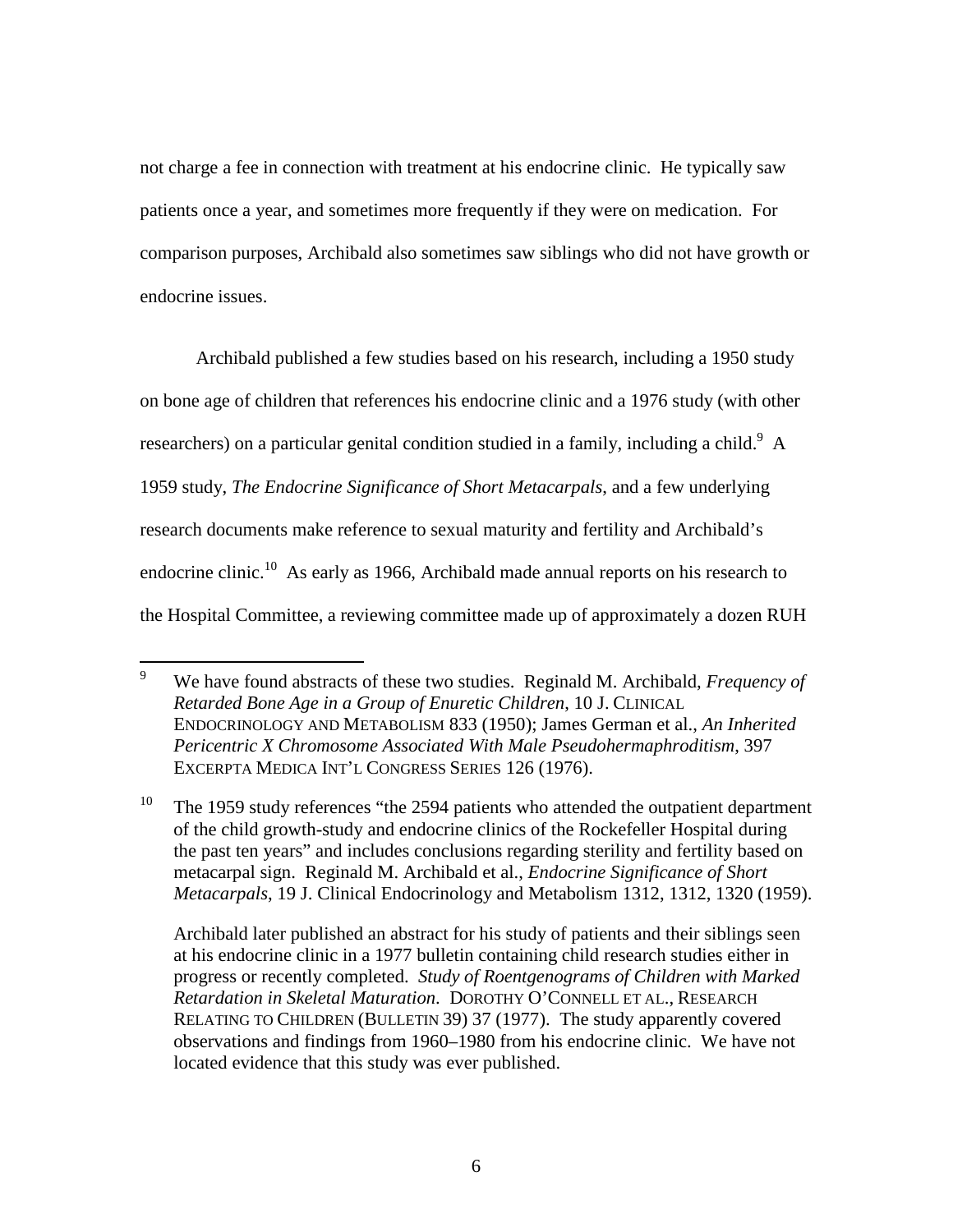department heads, its Chief Resident Physician, and its Hospital Superintendent, which approved Archibald's research to continue each year.<sup>11</sup> In 1975, Archibald applied to the National Institutes of Health ("NIH") for a grant to continue his studies on skeletal age and maturation and the effect of anabolic agents on growth, but he did not receive the grant.<sup>12</sup> In 1976, RU received a small private grant in support of Archibald's studies regarding skeletal growth.

## *B. Archibald's Conduct During Patient Examinations*

Archibald saw patients in the RUH clinic and in his office. While nurses appeared to have been present in the clinic when Archibald was seeing patients, many patients reported that Archibald examined them in his office or in the clinic examination

room on his own. Some said that the door was locked during examinations. During

 $11$  In 1966, the Surgeon General issued a policy directive that institutions conduct independent group review of human subject investigations that received Public Health Service grants, as Archibald's did. The establishment of the Hospital Committee, however, predated both the regulations established in 1974 by the Department of Health, Education, and Welfare ("HEW"), regarding human subjects protections policy, and the statutory requirement of the same year that institutions establish Institutional Review Boards ("IRBs"). 45 C.F.R. § 46, et seq.; National Research Act, Pub. L. No. 93-348, tit. II (1974). Shortly thereafter, RU established an IRB and Archibald began making reports to the IRB, as required by these regulations. HEW did not add specific protections for children until 1983. 45 C.F.R. § 46.401, et seq.

<sup>&</sup>lt;sup>12</sup> Archibald's 1975 NIH application, which was found in files at the Rockefeller Archive Center, says that his research records "document not only height and weight for different years throughout the course of growth, but also intercurrent illnesses and the degree of sexual maturation . . . at various dates. Serial photographs of patients are also available to back up visually the written data in the patient's medical record." For a discussion of patient photographs, *see infra* Section III.B.; Part IV.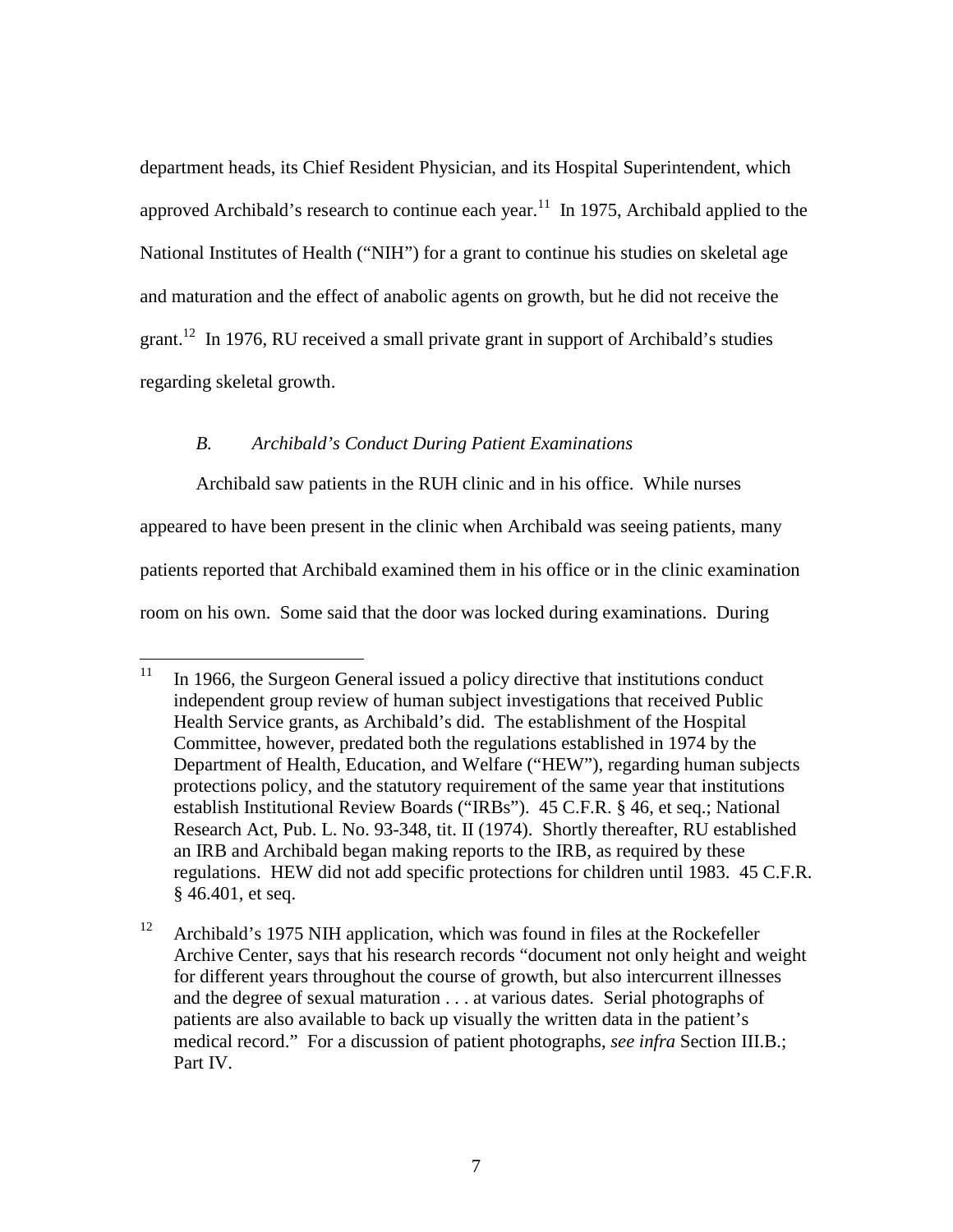patient visits, Dr. Archibald routinely examined patients for signs of growth and maturity, including sexual maturity. He generally obtained consent forms from each patient, signed by a parent or guardian, both for "routine examination and treatment" steps and, separately, for photographs.

Based on a review of medical textbooks and other sources describing accepted examination practices in the field of pediatric endocrinology at the time Archibald was practicing, and based on interviews with experts who have worked in the field of pediatric endocrinology, many of the examination procedures that Archibald used appear to have been within the range of reasonably accepted practices for the time, given the nature of his practice and the research he was conducting. These included:

- Having X-rays of patients' hands and wrists taken and read as a measure of skeletal age, which were used to determine a patient's rate of growth and whether a patient had reached his or her final height.
- Making note of the appearance of breasts and other indicators of sexual development.
- Taking, and noting in patients' hospital records, measurements related to growth, including height, weight, and genital measurements (*e.g.,* length and circumference of penises, size of testicles).
- Taking photographs of unclothed patients, generally on each visit, to document growth and sexual maturation.<sup>13</sup>

<sup>&</sup>lt;sup>13</sup> Archibald took full-body photos and, in some cases, close-up photos of patients' genitalia. Taking such photographs, while not necessarily unreasonable or inappropriate, was inherently invasive, and some former patients who were interviewed reported that the procedure caused them discomfort and, in certain cases, trauma, given the manner in which photographs were taken.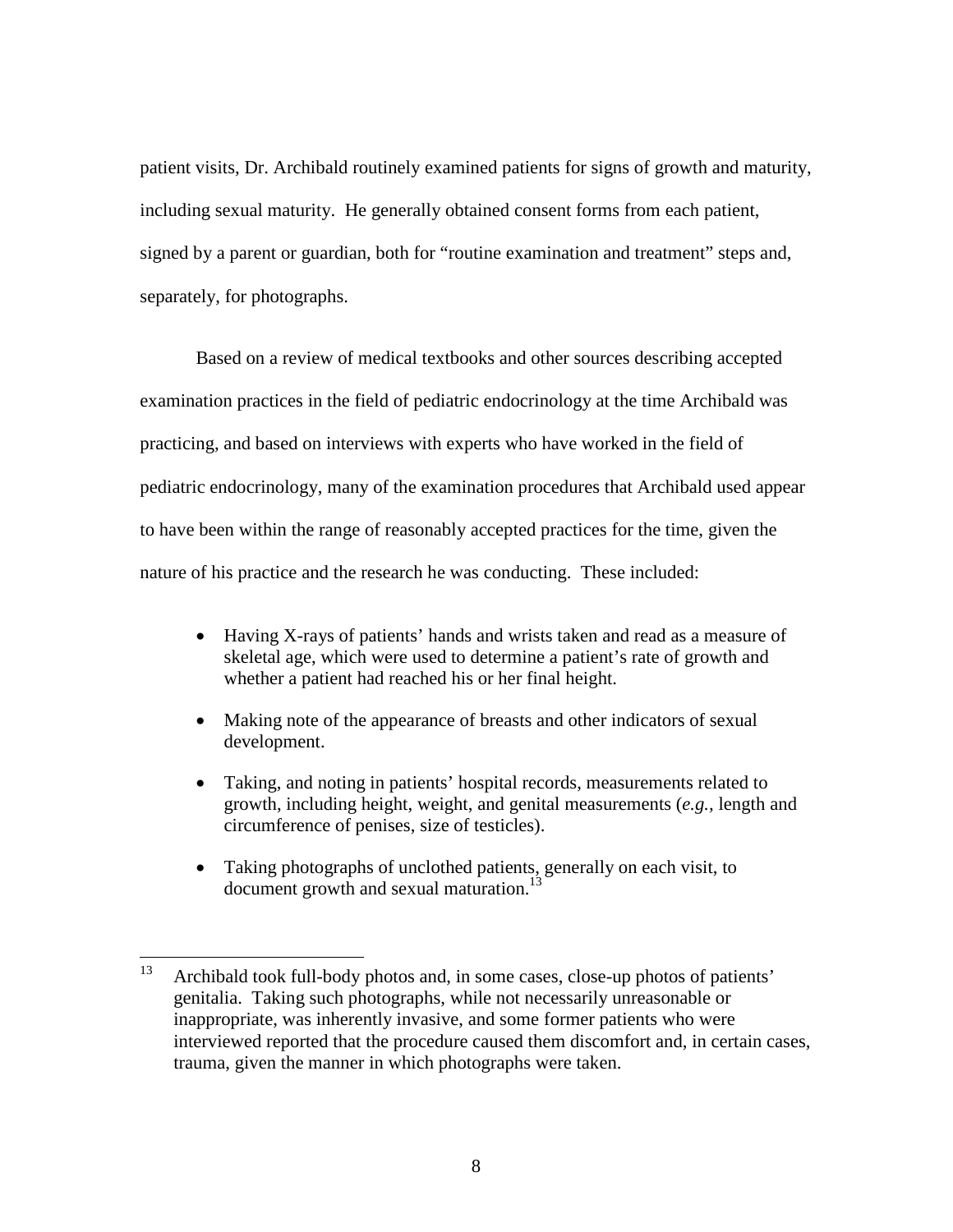A number of former patients, however, reported that Archibald, while conducting what otherwise may have been reasonable examination procedures, also engaged in behaviors that, we conclude, constituted sexual misconduct, such as:

- Fondling patients while taking measurements of their genitalia.
- Fondling or paying inappropriate attention to patients' genitalia while posing them for photographs.
- Pulling male patients' genitals when they had erections.
- Touching patients without a medically or scientifically relevant reason when they were nude and sitting on his lap.
- Brushing up against patients' genitals with his face.

Many male former patients also reported that Archibald took semen samples from them during some visits. He did so by having them masturbate while he was present or by physically manipulating them to ejaculation. Although he denied it, it is clear that Archibald frequently took semen samples and did so without sufficient medical or research justification. While such a procedure could have had legitimate medical or research purposes to assess sexual maturity or function, the evidence shows here, and we find, that Archibald's taking of semen samples constituted sexual abuse rather than a legitimate medical or research procedure. We do so for several reasons, including:

• The taking of semen samples is not specifically referenced in: (1) Archibald's research protocols or research records to which RU currently has access; (2) consent forms signed by patients' parents or guardians; or (3) patients' hospital or laboratory records, aside from those of very few patients who were treated in connection with fertility issues. If the taking of semen samples was legitimate, we would expect the procedure to be documented, even when considering the less exacting recordkeeping requirements at the time.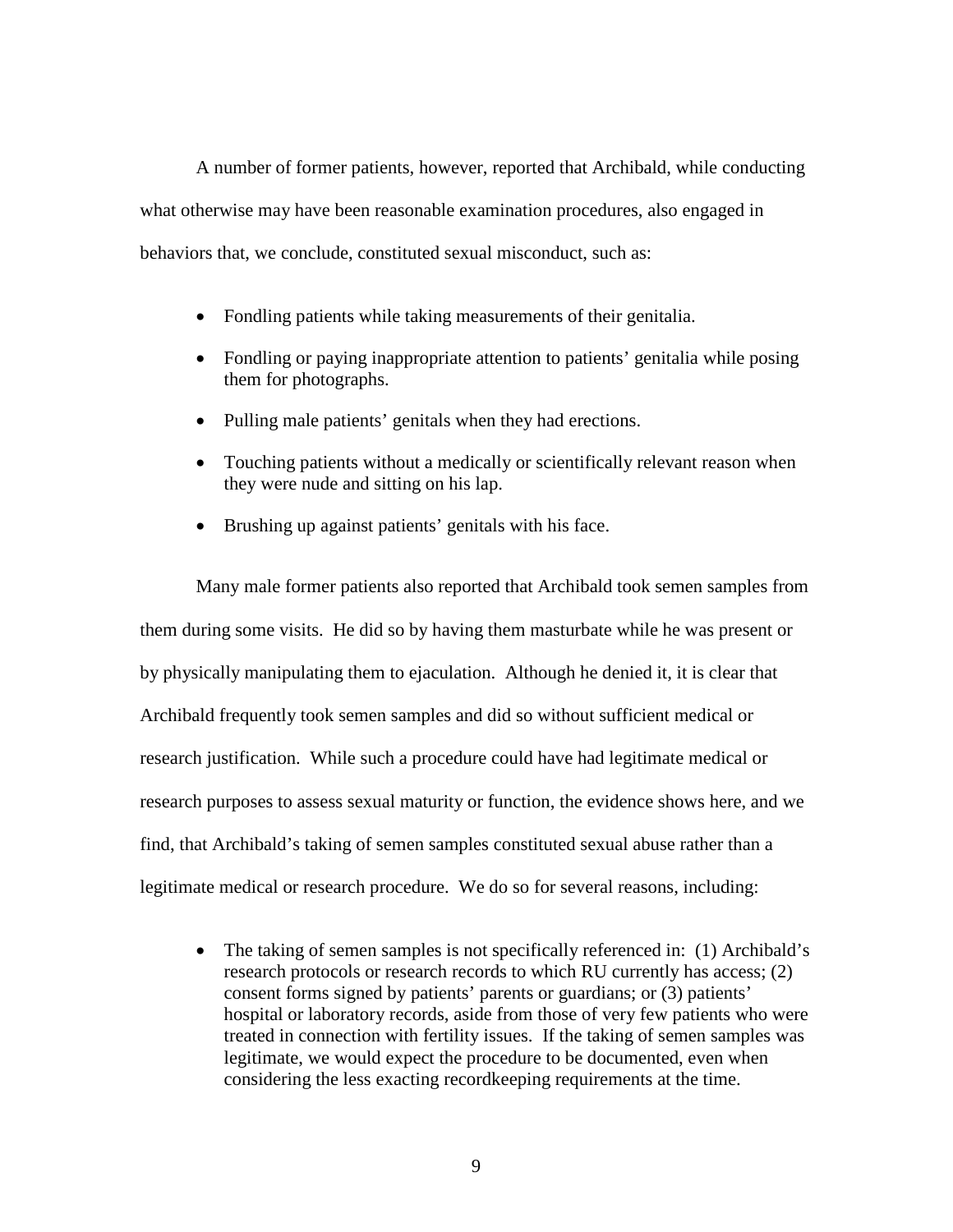- Archibald generally took semen samples without providing privacy to the patient.<sup>14</sup>
- Archibald himself physically manipulated some patients until they ejaculated.
- Several patients described Archibald watching them from his desk as they masturbated, or being physically aroused while they masturbated or while he manipulated them.
- In 2004, Archibald denied taking semen samples in his study and pointed to the lack of notation in patients' hospital records as evidence that he did not take them. We do not credit Archibald's denials.

With respect to Archibald's examination practices, Debevoise finds that, even in conducting examinations that otherwise may have been reasonable in the context of his practice and research under the standards at the time, taken as a whole, much of Archibald's behavior must be seen as motivated by improper sexual interests. While we recognize that Archibald did not abuse all of his young patients, his behavior toward many constituted sexual misconduct and abuse. In particular, the taking of semen samples, which we conclude Archibald did frequently, was not justified and constituted abuse and misconduct committed against vulnerable children.

# *C. Archibald's Cabin in Canada*

During the course of Debevoise's work, several of Archibald's former patients reported that, in the 1960s and 1970s, they visited, or were asked by Archibald to visit,

<sup>&</sup>lt;sup>14</sup> Under today's standards, medical professionals would have a patient provide a semen sample in a private room or in the privacy of his home. WORLD HEALTH ORGANIZATION, WHO LABORATORY MANUAL FOR THE EXAMINATION AND PROCESSING OF HUMAN SEMEN 10 (5th ed. 2010). These standards were first promulgated in 1980.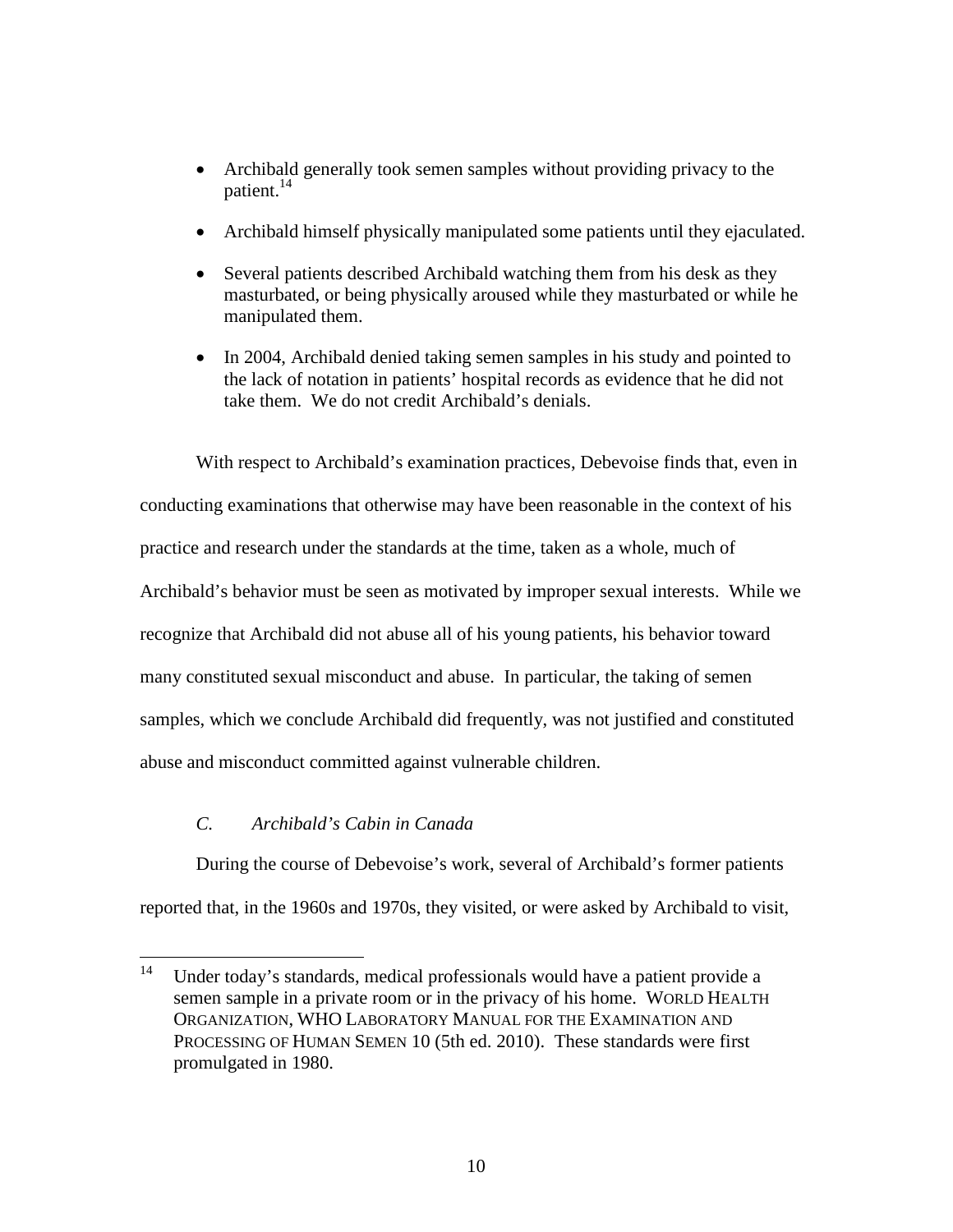his summer cabin in Canada, and more than one of those patients also reported that sexual abuse took place there. Although we have not located any eyewitnesses to these visits, we also have no basis on which to discredit these accounts. Archibald's sexual exploitation of young patients at his cabin would also constitute a clear abuse of his position of power by taking children to a remote island on the pretext given to parents of providing a special summer opportunity for them. The property on which the cabin was located is today owned by Archibald's family.

# *D. Timeline of Learning of Allegations of Archibald's Inappropriate Practices, Sexual Misconduct and Abuse*

Based on the information Debevoise has collected, we have confirmed the following chronology of complaints received and reports made regarding allegations of Archibald's improper practices and behavior. Because of Archibald's decades-long association with RU and RUH, the passage of time and dimming of recollections, death of potential witnesses, and outdated and decentralized recordkeeping, we cannot completely rule out the existence of additional complaints or reports of allegations.

Over the years Archibald was practicing at RUH, and as late as 1978, he and the Hospital received letters of gratitude from patients and families about his work. Others at the University and Hospital, including at least two former RU Presidents, were aware of the positive feedback Archibald received. Although Archibald tended to largely work alone, he was highly regarded by colleagues as a researcher of integrity and high standards with apparently very good relationships with his patients and their families. He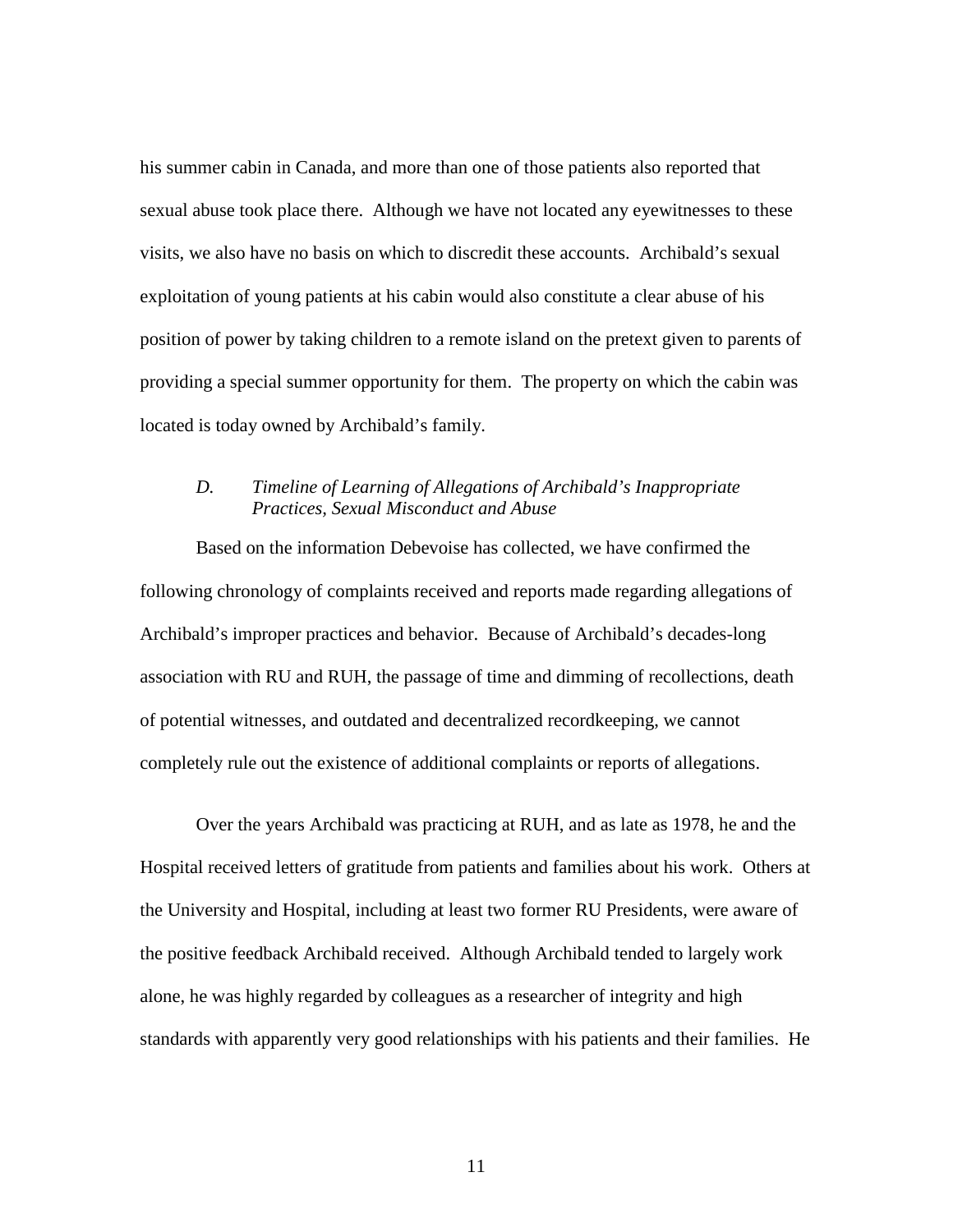was considered to be an expert in the field of growth, and received numerous referrals from other physicians, former patients and their parents, teachers, school nurses and community organizations. We have found no evidence that the University or Hospital received complaints or reports of concern from other physicians to whom Archibald's patients were referred upon his retirement.

From time to time, however, questions and allegations were raised about Archibald's practices. But the very occasional questions or complaints appear to have been evaluated initially in the context of the positive regard in which Archibald was held, his denial of any inappropriate conduct, and the backdrop that Archibald had seen thousands of patients relative to the few questions or complaints made. It was also understood that the intrusiveness and embarrassment of certain of the legitimate procedures Archibald used in his practice would be expected to generate reactions of at least discomfort and could give rise to concerns of perceived impropriety or abuse. While no allegation of inappropriate practices or misconduct was substantiated at the time reported until 2004, RU and RUH nevertheless reported allegations of Archibald's improper behavior and abuse to various authorities in 1996, 2004 and 2018.

# 1. 1960–61 District Attorney's Office Investigation and Dismissal of Complaint

In late 1960, the New York County District Attorney's Office issued a grand jury subpoena for medical records for two of Archibald's patients, presumably prompted by a complaint. We understand that, in January 1961, the matter was presented to the grand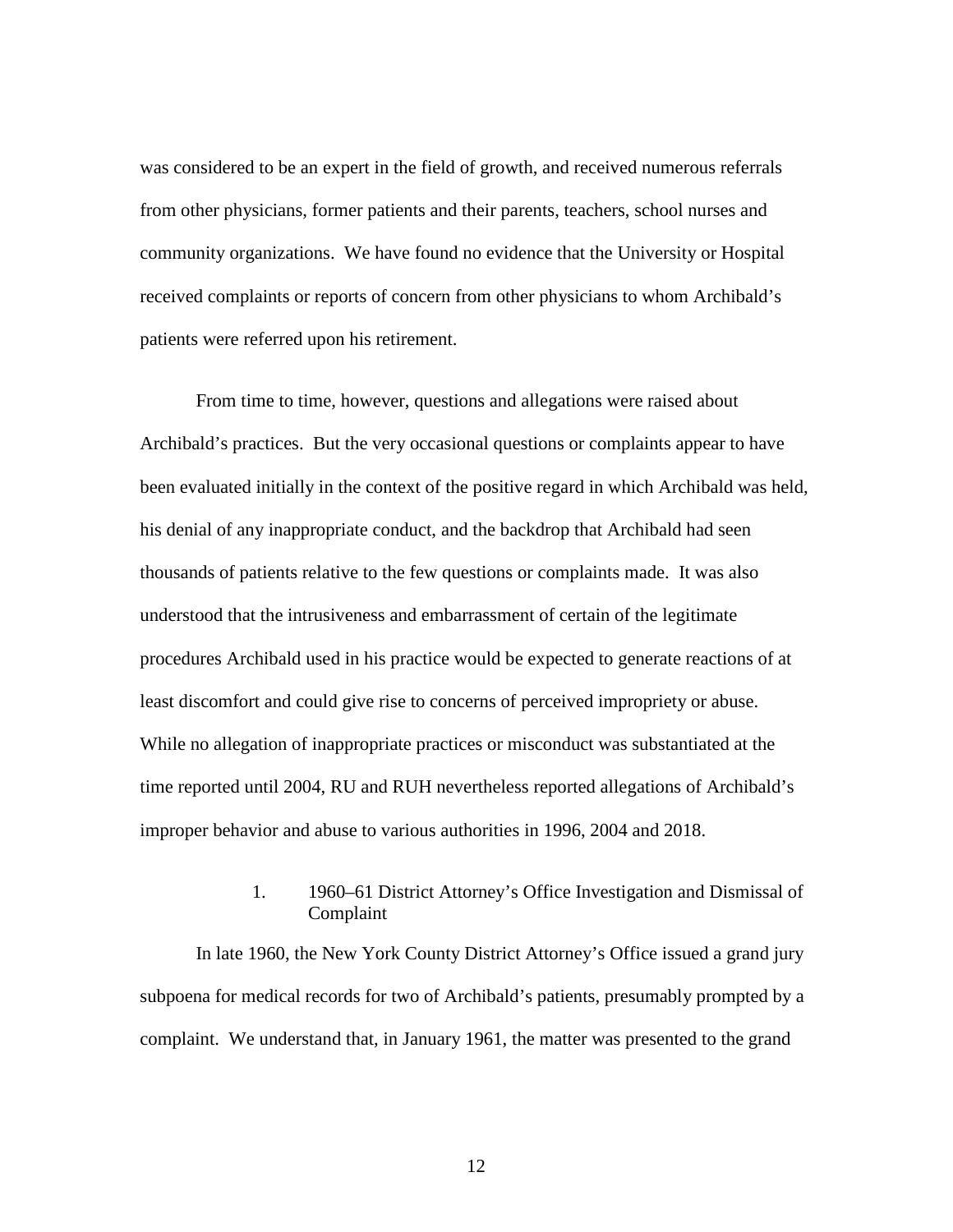jury, which did not charge Archibald with any offense, and the matter was dismissed.<sup>15</sup> No witness interviewed in 2004 or 2018–19 reported knowledge of or information about this proceeding. It appears, however, that the then-President of RU was made aware of the investigation, but both he, in 1975, and other potential witnesses are deceased or without any memory of the relevant events.

Because there is no publicly available record of this proceeding, we do not know what information was put before the grand jury or why the grand jury decided not to return any charges. Because of the death and unavailability of witnesses with memory of these events, we also cannot now determine the impact of the dismissal of the matter on past RU and RUH leadership's assessment of Archibald's practices.

2. Complaints Reported to Former Physician-in-Chief

The physician-in-chief of the Hospital from 1960–1974 reported in 2004 that he had received several complaints, during his tenure, from patients, family members, or staff about Archibald's examinations of patients' genitals. The physician-in-chief himself also thought Archibald's approach to examinations, in taking genital measurements, was questionable. At 93 years old, however, his memory was vague and he did not recall specific details. He did recall that Archibald became difficult and less communicative when asked about the complaints, but there is no evidence that Dr.

<sup>&</sup>lt;sup>15</sup> Searches of public databases for law enforcement action against Archibald were negative, but the Hospital discovered a reference to this proceeding in early 2019. Debevoise investigated further and supplemented in 2019 the reports it had previously made to the New York County District Attorney's Office in 2004 and 2018. *See infra* III.D.6–7.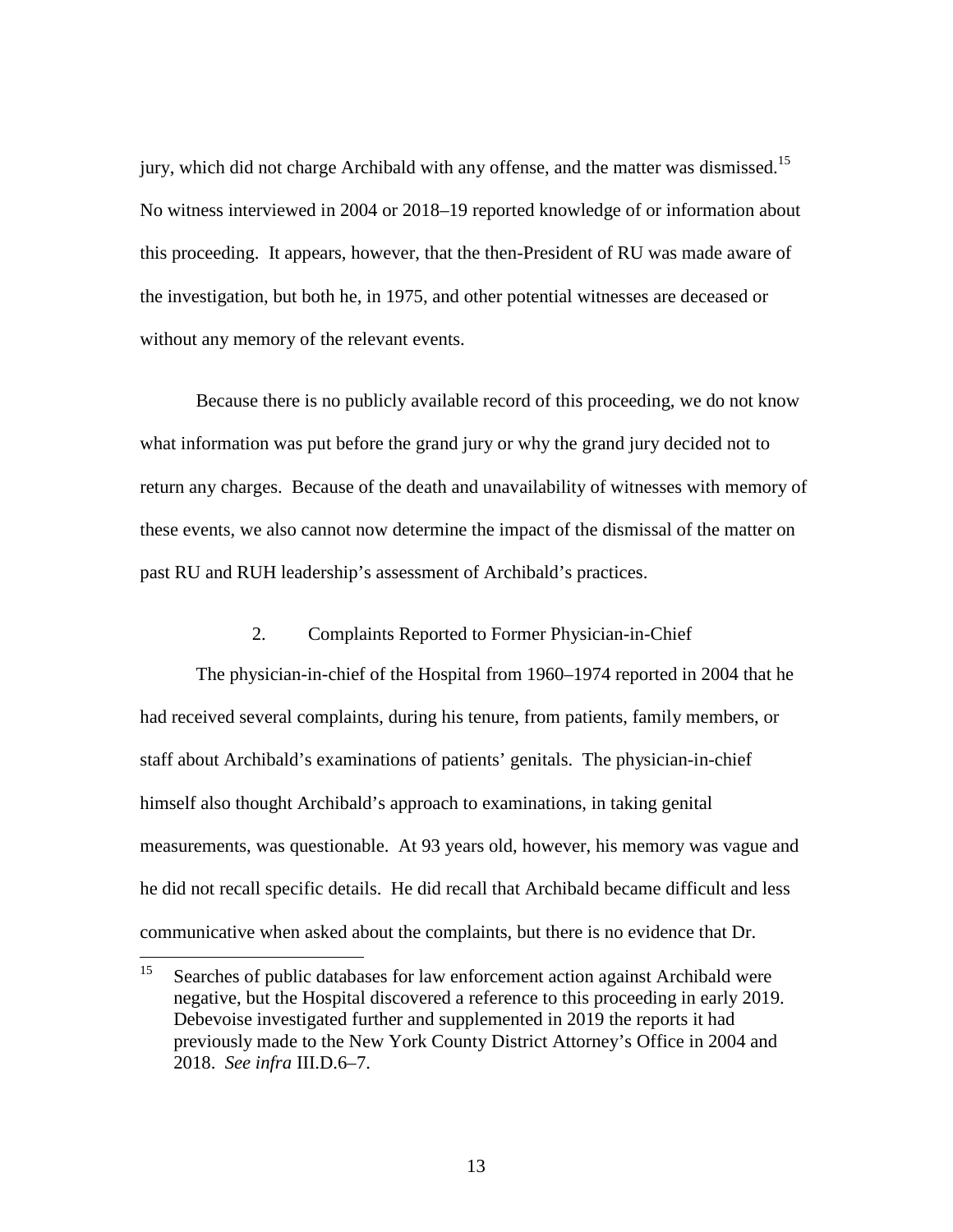Archibald ever acknowledged any inappropriate conduct to the physician-in-chief or anyone else. This physician-in-chief passed away in 2005, and aside from information he provided in 2004, Debevoise did not discover information about any specific patient complaints that were made to him about Dr. Archibald.

#### 3. 1996 Written Complaint From a Former Patient

In 1996, fourteen years after Archibald had retired from RUH, the Hospital received a letter from a former patient (the "1996 complainant") who wrote that Archibald engaged in inappropriate sexual conduct during examinations in the late 1960s and early 1970s. The letter was addressed to "Whom It May Concern," and copied to the then director of medical records, the then physician-in-chief, and the then hospital counsel. The 1996 complainant alleged in his letter that Archibald inappropriately touched his penis during examinations, took semen samples from him by manipulating him, and pushed against the complainant while Archibald had an erection. The 1996 complainant also said that Archibald invited him to visit his cabin for a weekend, which he declined to do.

Archibald was questioned at the time and denied any misconduct or inappropriate practices, and his denials were credited. The physician-in-chief at the time knew Archibald well and thought highly of him. At the suggestion of management, Archibald himself wrote and sent a letter back to the 1996 complainant, who does not appear to have responded. This complainant died sometime prior to 2004.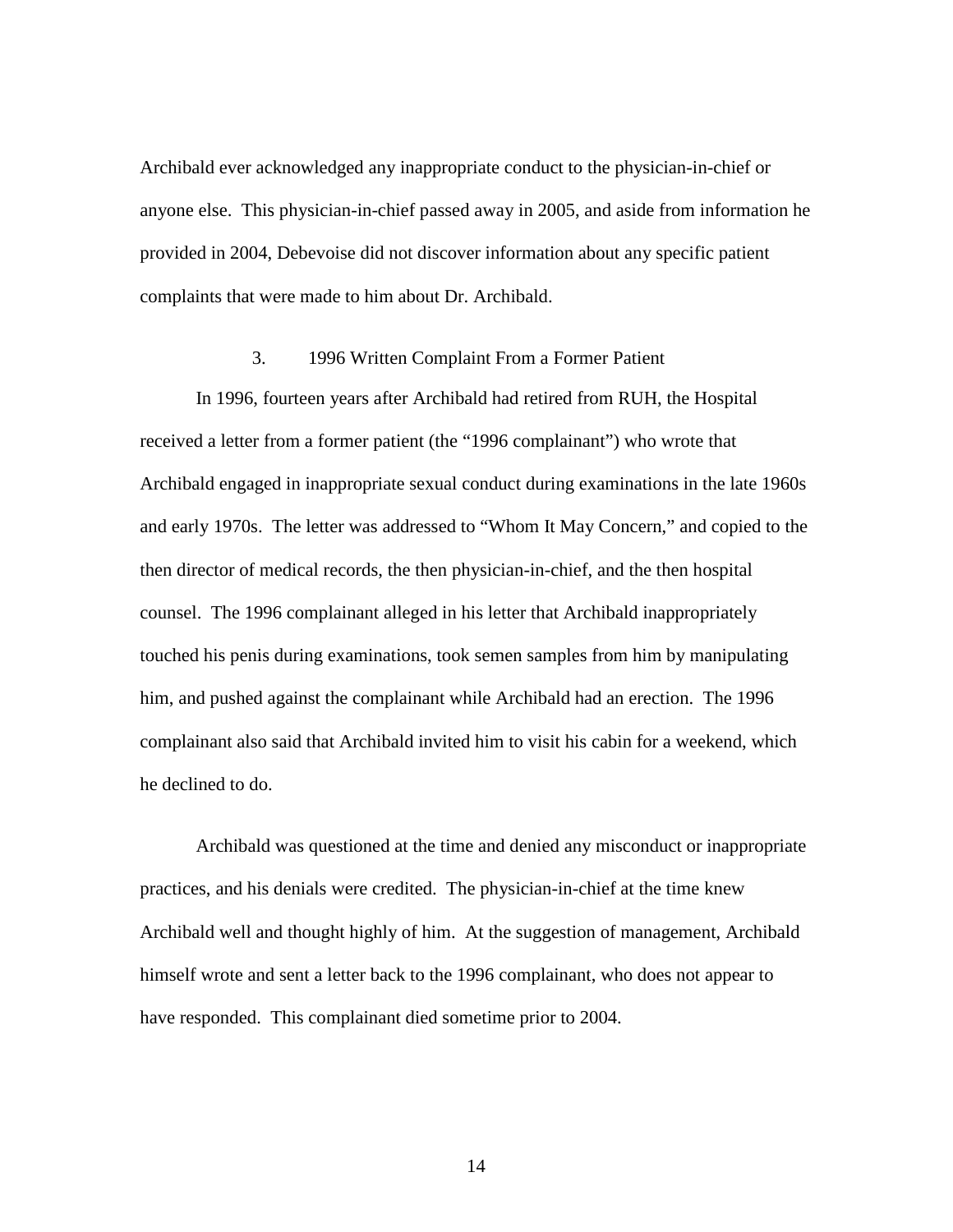The 1996 complainant also sent his letter to the New York State Office of Professional Medical Conduct ("OPMC"), which we believe conducted its own investigation. The Hospital, in 1996, also itself made a report to OPMC indicating that the physician-in-chief at the time found the allegations baseless and that Archibald had responded to the patient directly. We did not find a record of OPMC having followed up with RUH.

## 4. 1998 Oral Complaint by a Former Patient

In 1998, RUH received an oral complaint from a former patient, who called the Hospital requesting medical records and commented that, over twenty years ago when the caller was a patient, Dr. Archibald acted inappropriately sexually toward him and tried to induce him to have an erection during an examination. The caller spoke to RUH's administrative manager when requesting his records and told her that he would follow up with a letter setting forth his allegations. RUH does not have a record of any such letter, and as far as RUH is aware, nothing more happened at that time.<sup>16</sup>

# 5. Other Requests for Medical Records Over Time

Over time, the Hospital received a few other requests from Archibald's patients for their medical records. Most of those were general requests that did not include any complaints or allegations about Archibald's behavior. In 1999, one former patient requesting his records said he was touched a lot, which would be consistent with the type

<sup>&</sup>lt;sup>16</sup> This former patient was located and interviewed in early 2018, and he reported sexual misconduct by Dr. Archibald.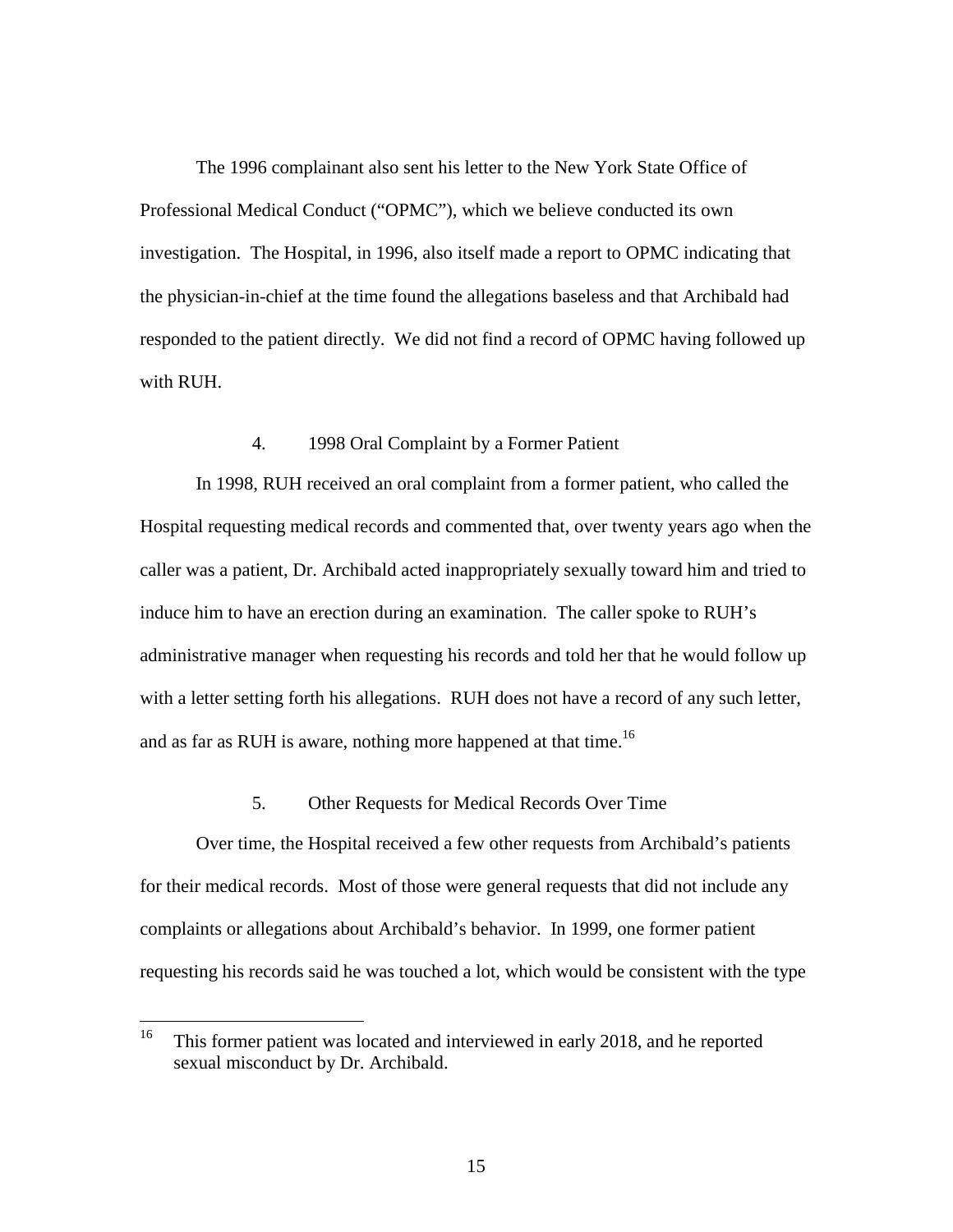of examinations that Archibald was understood by RUH to have conducted. When the former patient was asked by the Hospital Information Manager at the time if he wanted to make a complaint, he declined. $17$ 

## 6. 2004 Oral Complaint by a Former Patient

In 2004, RUH received an oral complaint from a former patient, and RU hired Debevoise to review his allegations that Archibald sexually abused the complainant in the late 1960s and early 1970s when he was a child. The description by the 2004 complainant of the alleged abuse by Archibald changed and was occasionally inconsistent over the course of the investigation. There were also other credibility issues associated with some of his allegations. While the passage of time and unavailability of potential sources of information precluded certainty, the 2004 complainant's allegations that Archibald manipulated him and took his semen were credited during the investigation, as a factual matter, as more likely than not to have occurred, and likely to have constituted sexual misconduct. The 2004 complainant later stopped communicating.<sup>18</sup> The letter from the 1996 complainant was reviewed again during the investigation in 2004, and an effort was made to contact the 1996 complainant, but he had passed away.

<sup>&</sup>lt;sup>17</sup> This former patient contacted Debevoise in 2018, and he reported sexual misconduct by Dr. Archibald.

<sup>&</sup>lt;sup>18</sup> Our understanding is that the 2004 complainant died in approximately 2005.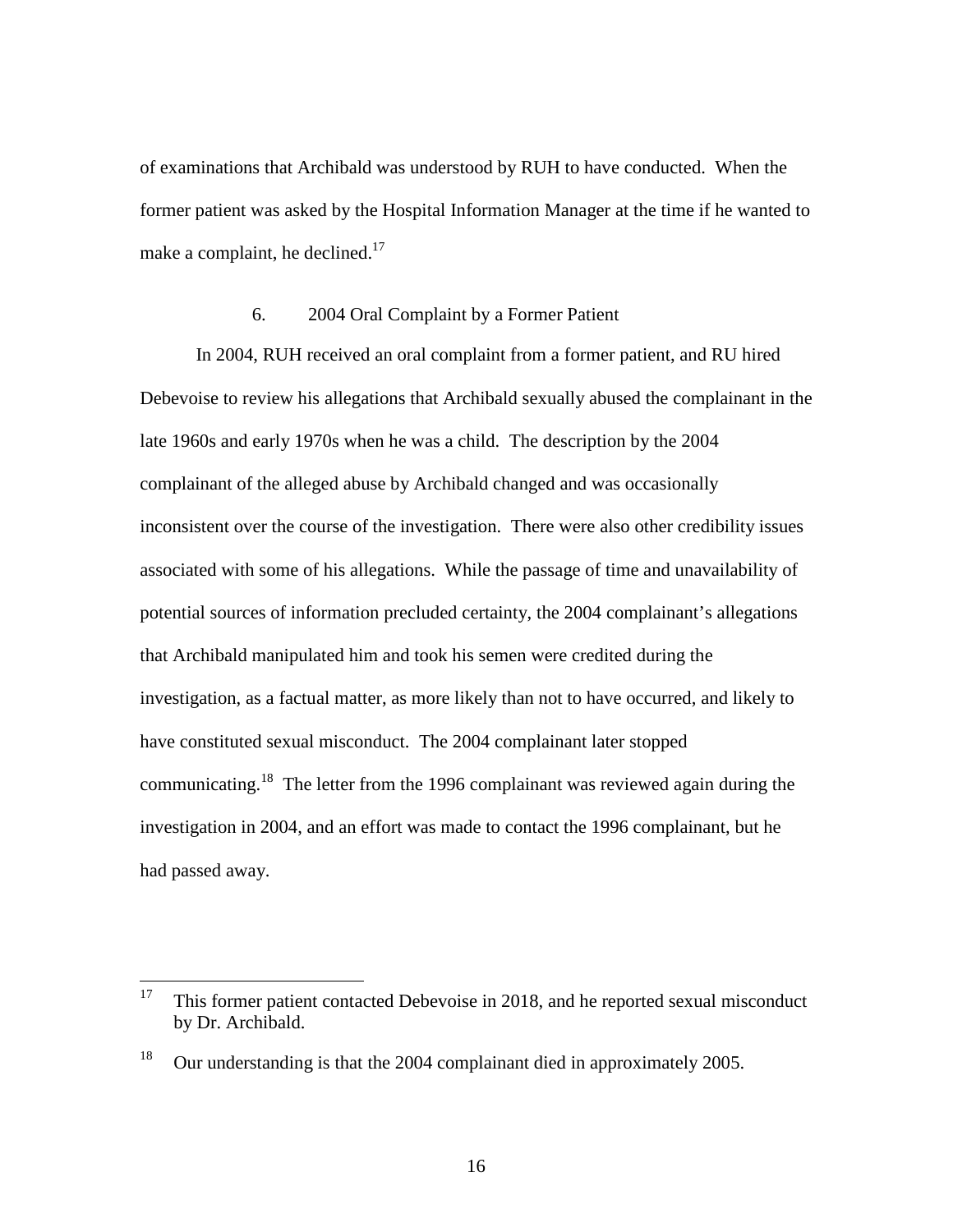RU made reports in 2004 about Archibald and the allegations of the 2004 complainant to the federal Office of Human Research Protections ("OHRP"), OPMC, and to the New York County District Attorney's Office. By 2004, RU and RUH had significantly enhanced many patient and research protocols and safeguards, including the establishment of a research ethics committee, which reviews all research studies and any related patient complaints; more comprehensive informed consent procedures; an assent process for minors involved in research studies; a written policy and enhanced procedures for investigating patient complaints; and the creation of a research subject advocate position. Later that year, RUH adopted a written policy that a chaperone, meaning an independent observer other than a patient's family member, should routinely be offered to pediatric patients and their families to be present at their examinations. This policy specifically recommends that a chaperone should be present for genital and female breast examinations of adolescents and young adults, and states that either a parent or guardian or a chaperone should be present for examinations, generally, of younger children.<sup>19</sup>

# 7. 2018–19 Complaints by Former Patients

As noted, in 2018, RU received a complaint from another former patient of sexual misconduct against Archibald and re-engaged Debevoise. Through that person, Debevoise learned of three additional former patients with potentially similar information. Debevoise spoke with the original complainant and two of the additional individuals; the third person identified declined to be interviewed. Debevoise also

<sup>19</sup> *See infra* Part V.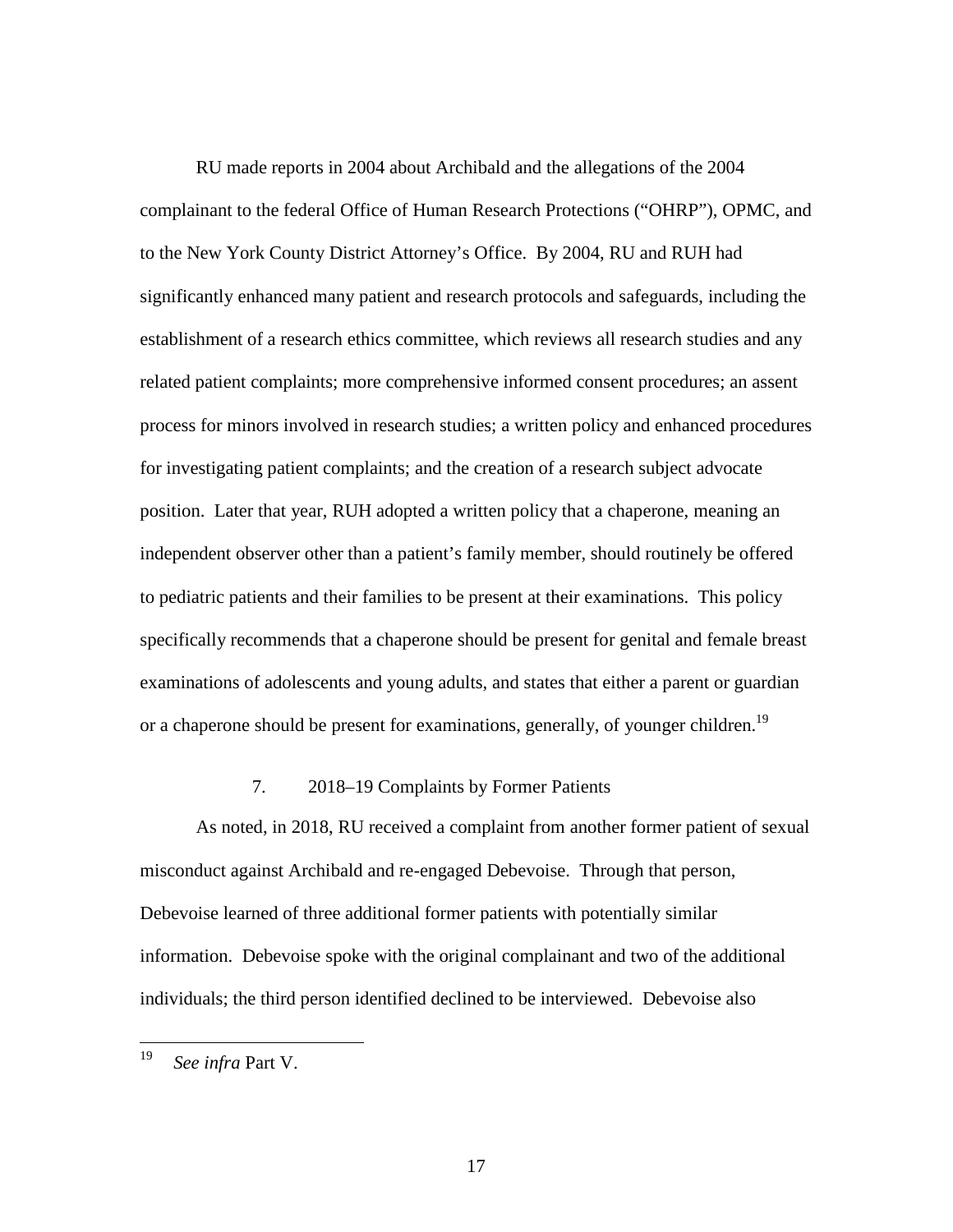located and interviewed the person who had, in 1998, sought his records and made negative comments about Archibald's examinations, about which he provided additional information in 2018. In 2018, Debevoise also learned that, some years earlier, beginning in about 1989, the 2018 complainant had spoken to law enforcement, including the New York City Police Department ("NYPD"), the Federal Bureau of Investigation ("FBI"), the Pelham Police Department, and the Westchester County District Attorney's Office.<sup>20</sup> The 2018 complainant did not then contact RU or RUH, and there is no record of these law enforcement agencies ever reaching out to RU or RUH.

The reports of sexual abuse from the four individuals interviewed in early 2018 were credible. The Hospital, consistent with today's emerging view of best practices,  $2<sup>1</sup>$ sent outreach letters in early October 2018 to as many of Archibald's former patients as it could identify and locate, and received responses from over 900 individuals, including former patients or individuals calling on behalf of former patients. A handful of these former patients said they had made oral or written complaints to the Hospital or University years earlier about Dr. Archibald's inappropriate conduct, but none indicated they did so while Archibald was still practicing. Of these former patients, only one

<sup>&</sup>lt;sup>20</sup> Debevoise understands that the complaints to the NYPD and the FBI were made in approximately 1989–1990 and that the complaints to the Pelham Police and Westchester County District Attorney's Office were made in approximately 1999.

 $21$  A review of publicly available communications and reports of other investigations into allegations of sexual misconduct and/or assault indicate that, in a number since 2012 and increasingly since 2016, other institutions also conducted proactive outreach to affected communities, informing them of the investigation and related steps the institution was taking.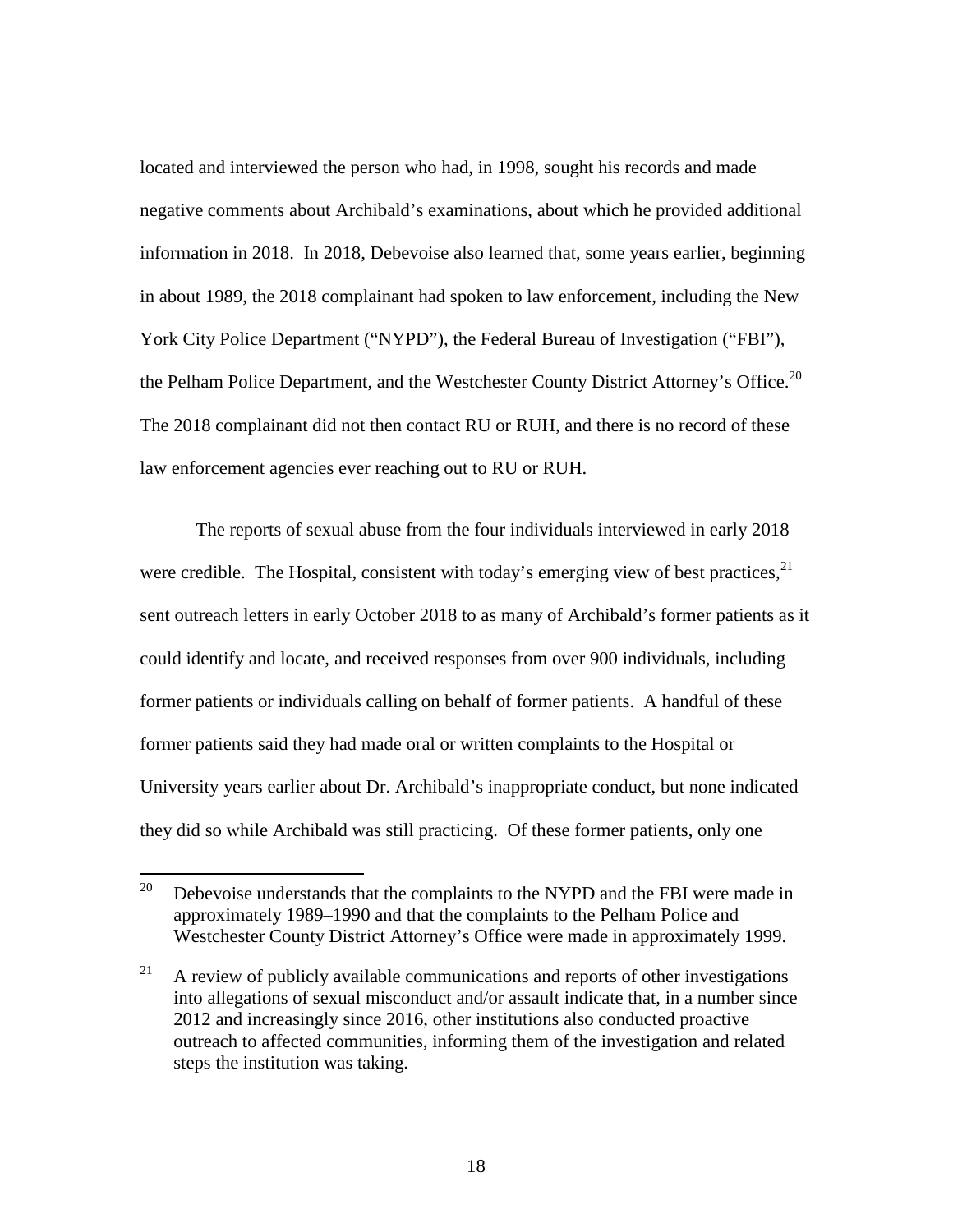person recalled to whom they made a complaint (in the 1990s) – the then-current President of RU – who did not recall any complaints made to him about Archibald, and we did not discover any other evidence of this complaint. Debevoise found only one record of a written complaint about Archibald sent to the Hospital from a former patient: the letter from the 1996 complainant.

Some patients reported making written requests for medical records or requests to speak with Archibald over the years, some of which were recorded by RUH, but neither those patients nor any records of those requests kept by RUH indicated that they were making complaints about Archibald's conduct. Other patients who said they made complaints did not recall to whom those complaints were made, but they would have been made during time periods in which those who were in leadership positions have either passed away or have no recollection of any complaints about Archibald.

At various points during the 2018–19 investigation, RU and RUH again made reports to federal and state medical authorities and law enforcement. To date, reports have been made to OPMC, OHRP, the New York County District Attorney's Office, the U.S. Attorney's Office for the Southern District of New York, the New York State Attorney General's Office, and the Ontario Provincial Police.

## **IV. Records of Photographs Archibald Took of His Patients**

Many of Archibald's former patients reported that they felt that the nude photographs Archibald took of them as children were extremely invasive and traumatizing, and they have raised concerns about the present whereabouts of any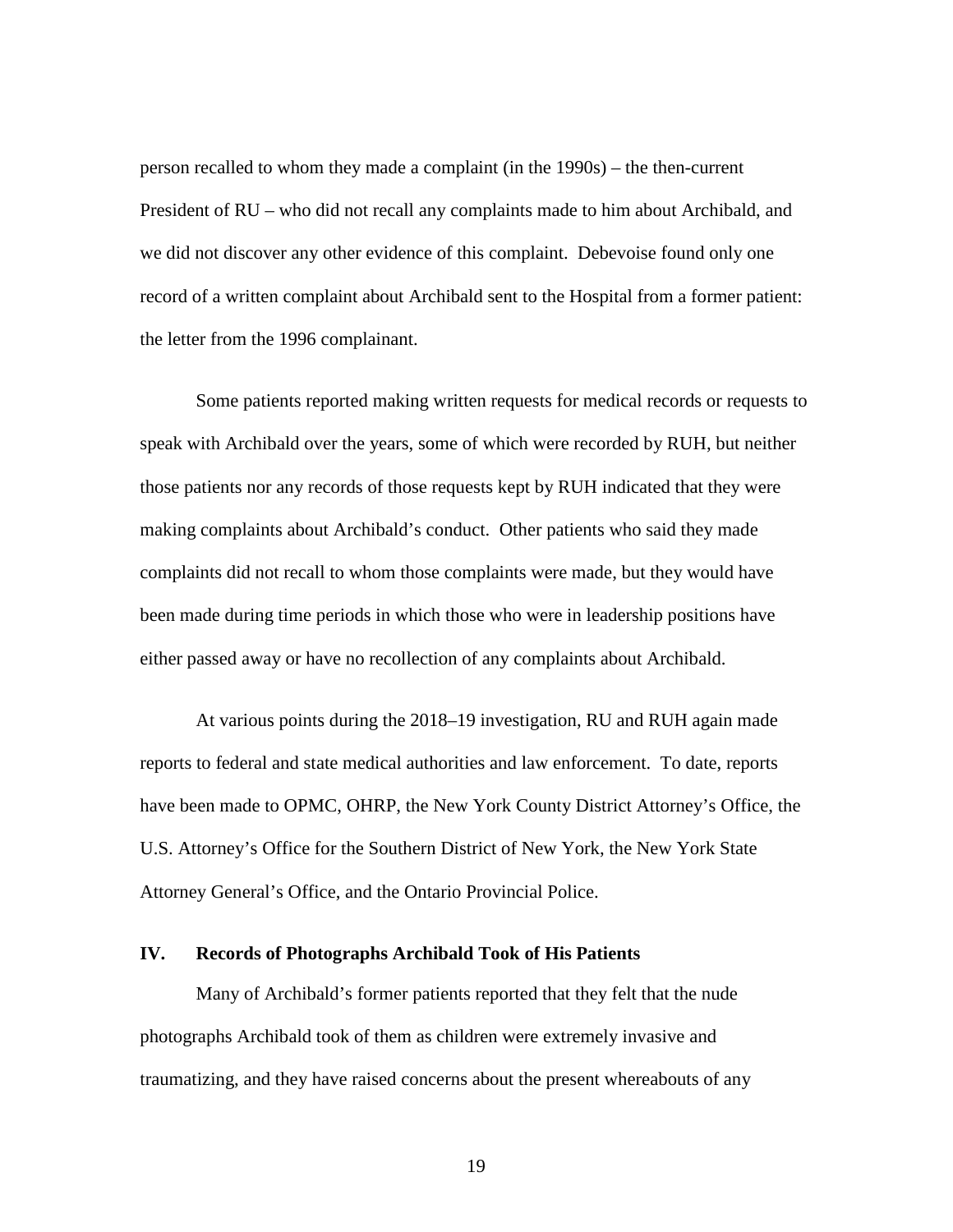remaining photographs. It has therefore been a central focus of this investigation to determine what happened to them. It is undisputed that Archibald, in fact, took nude photographs of his patients, as noted in patient information cards, his research, notes to his secretaries, the written consent forms contained in former patients' hospital records, and the interviews of a large number of former patients. To date, neither Debevoise nor RU has located any repository of these photographs. While it cannot be concluded with certainty, there is reason to believe that nearly all of the photographs were destroyed, based on statements made by Archibald and others and based on the results of RU's thorough search for these photographs, as described below:

- *Searches of University campus buildings, including the Hospital, have not revealed any photographs.* From September 2018 to March 2019, University personnel have conducted a thorough search of every campus building to identify rooms that could contain photographs related to Archibald. Any such room was searched, and no nude photographs were found.<sup>22</sup>
- *Searching off-site archive facilities revealed one photograph.* Some of Archibald's files were found at the Rockefeller Archive Center ("Archive Center") in Sleepy Hollow, NY, which contains records associated with Rockefeller-related institutions. A donation form Archibald filled out in 1978 stated that he personally planned to donate some photographic negative and print records of former patients to the Archive Center, and that they were to be destroyed after he became incapacitated.<sup>23</sup> In approximately 2008 or 2009 after Archibald died, his wife donated some boxes of his research records to the Archive Center. A review of all available Archibald-related files at the

<sup>&</sup>lt;sup>22</sup> At the Hospital, there were about a dozen such rooms identified, and, as mentioned, no nude photographs were found.

 $23$  The form also notes that certain other photographic records had been deposited at RUH. As noted above, no photographs have been found in storage locations at RUH.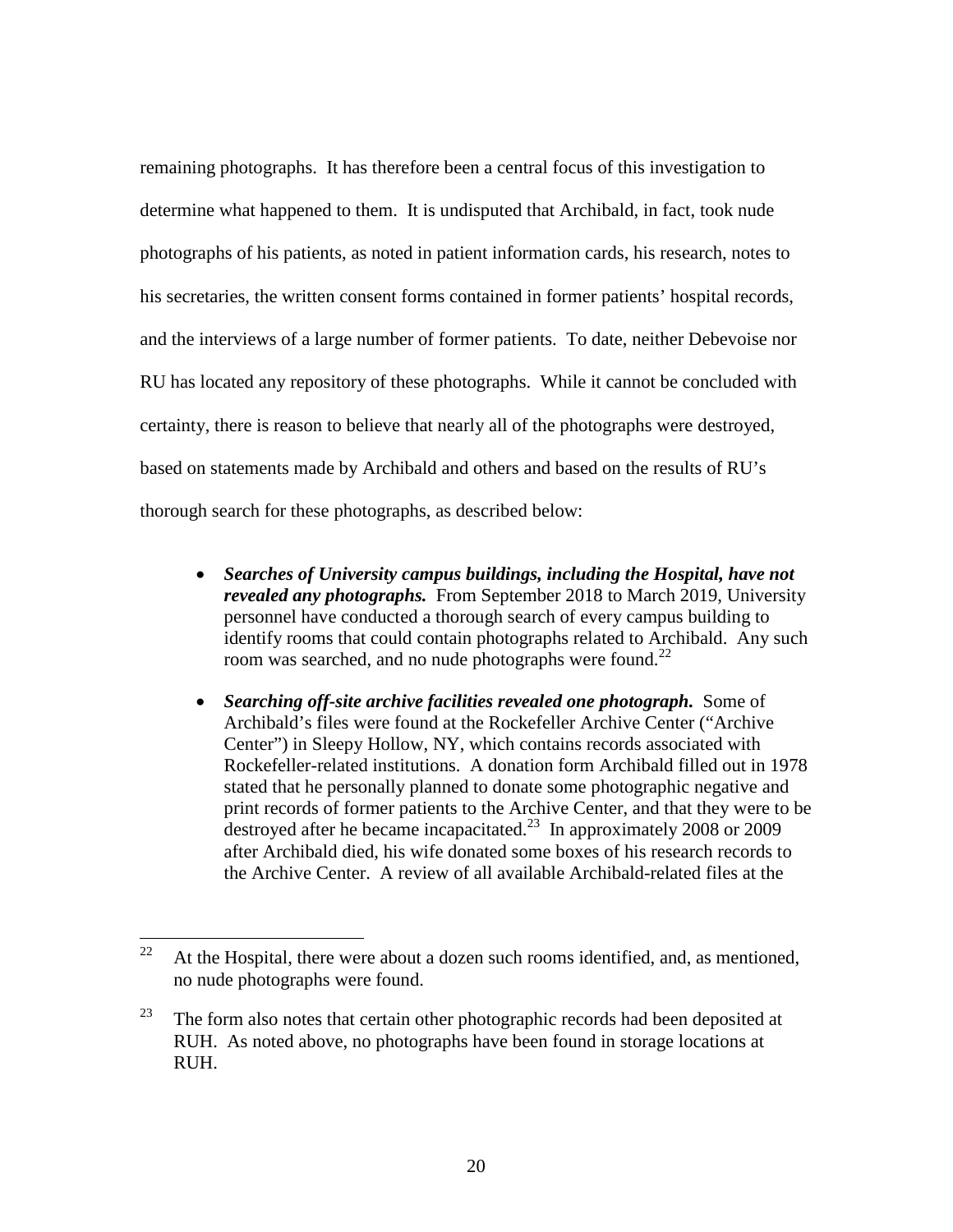Archive Center revealed only one photonegative of a nude male patient.<sup>24</sup> The Archive Center's files also indicated that an outside archive storage facility may have been used to store files at one point, but that facility has now been shut down.<sup>25</sup>

- *Witnesses have indicated they are not aware of any photographs.* RUH's former Hospital Information Manager and its Director of Medical Records both did not recall seeing any photographs in Archibald's former patients' hospital records. The Hospital Information Manager was responsible for archiving Archibald's old records, during which process she did not locate any photographs of Archibald's former patients. A few photographs were found in late 2018–19 through the process of digitizing all of Archibald's former patients' hospital records.<sup>26</sup>
- *Correspondence reflects that Archibald may have destroyed the photos.* Archibald's correspondence showed a statement to a former patient stating that, shortly after he retired in the early 1980s, he began destroying photographs of nearly all of his patients that he had taken. He suggested a few remained on hand for evaluating whether they should be included in an article that would possibly be published. He wrote that, thereafter, those photos would also be destroyed. We have not identified any articles that Archibald published after he retired.
- *Efforts to obtain photographs from Archibald's family and the Mayo Clinic have not located any photographs or any information as to their current location, if any still exist.* Statements made by Archibald's family and the family's attorneys during Debevoise's investigations suggest that Archibald was asked by RU to dispose of his collection of X-rays, which were provided to the Mayo Clinic and destroyed thereafter, and that other old records they found had been destroyed or provided to RUH or to the Archive Center.<sup>27</sup> Debevoise contacted the Mayo Clinic in 2018 and was told that multiple individuals were contacted and no one had information about X-rays or any

<sup>&</sup>lt;sup>24</sup> We have not been able to identify the photographed patient and do not know why this one photonegative was contained in the donated records.

 $25$  Individuals who had items stored at this facility were asked to discard or relocate those items in 1990.

<sup>26</sup> *See infra*.

<sup>&</sup>lt;sup>27</sup> The results of searches of RU locations, including RUH, and the Archive Center are discussed above.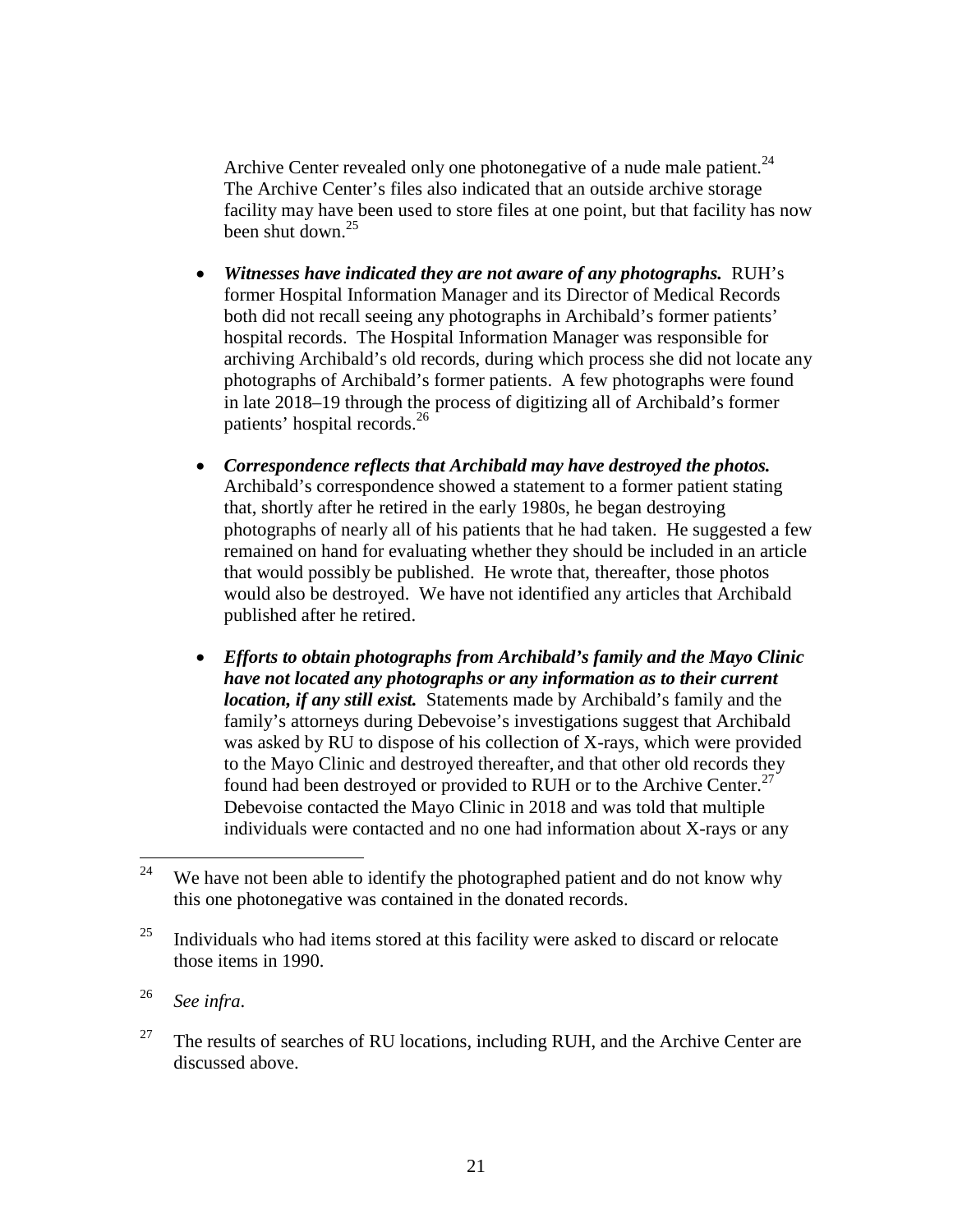other Archibald records. In 2018, Debevoise asked Archibald's family for and received research records, including index cards containing patient information, which did not contain any photographs.

In late 2018, RU began reviewing all of Archibald's former patients' hospital records that had been archived and stored on microfiche and microfilm, or cards and rolls, respectively, of miniaturized printed records, and digitizing those records that were stored on microfilm.<sup>28</sup> Some photographs have been found during this process in the records of a relatively few patients. None of the records of any former patients who have requested their records have contained any photographs.

In 2019, Debevoise contacted the Canadian authorities about Archibald and informed them that we wanted to rule out that there could be nude photographs of children at Archibald's Canadian property. We asked the Canadian authorities whether they could search the property to determine if there were photographs there, which they declined to do in the absence of consent from the current owners or specific reports from victims indicating that, for example, they had been photographed or had seen photographs at the cabin. We are informed that, through their attorneys, Archibald's

 $28$  Microfilm, microfiche, and digitized microfilm records are stored in locations accessible only by Hospital Information Services personnel, the RUH Medical Director, the RUH Administrative Director, and, on a need-to-access basis, operations, facilities and security personnel. Access to any records with photographs is limited to Hospital Information Services personnel and others only on a need-toaccess basis. Digitized records have been stored on password-protected hard drives, and Internet access is disabled on any computer used to access digitized records on the secure hard drives.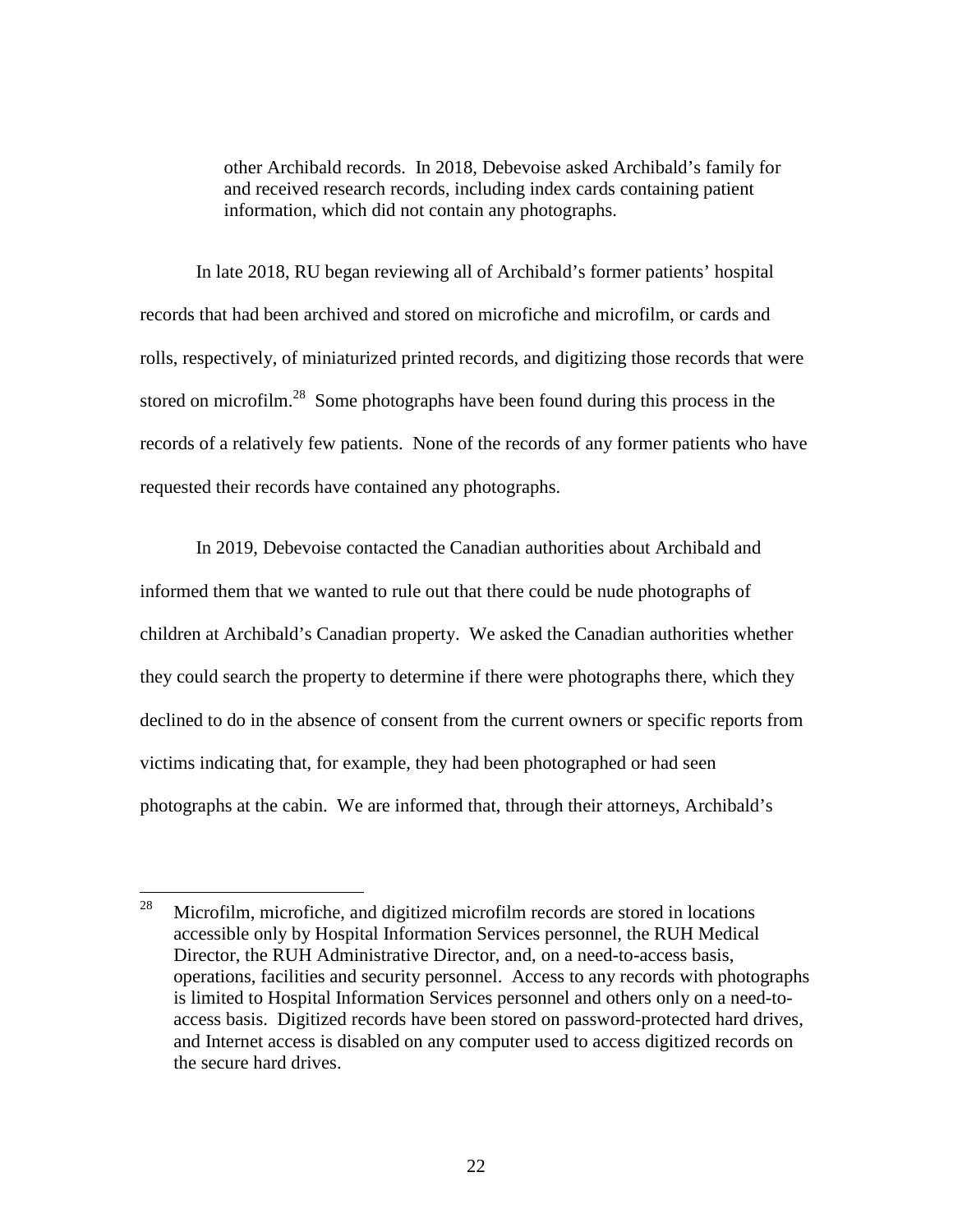children, who now own the property where the cabin was, have declined to contact the Canadian authorities to give them consent to perform a search.

## **V. Relevant Policies and Procedures**

Debevoise, as part of its work, reviewed RU and RUH patient and research subject policies, procedures and standards, in place over time and currently. We find that RU and RUH today, as compared to when Dr. Archibald was practicing, have much more exacting standards in place for research studies that prioritize the rights and welfare of patients, particularly children, and, if followed, should eliminate or at least significantly mitigate the risks of such abuse ever taking place in the future. We also find that RU and RUH have been responsive to enhancing patient and research subject safeguards as issues have arisen over time, including in 2004. Current safeguards to protect patients and research participants are robust and include:

- Since at least 1979, an annual review by RU's research ethics committee, the IRB, of each research study, including all patient complaints and their resolution.
- Since 1999, and most recently revised in 2016, a written patient complaint policy that describes how the Hospital investigates oral and written complaints from patients and provides for recordkeeping in a manner that regulatory and oversight entities can access information about complaints and investigations.
- Since 2001, a research subject advocate, whose job is to enhance protections for research participants at RU and RUH.
- Since 2001, a non-mandatory periodic review by Association for the Accreditation of Human Research Protections Programs, (AAHRPP), an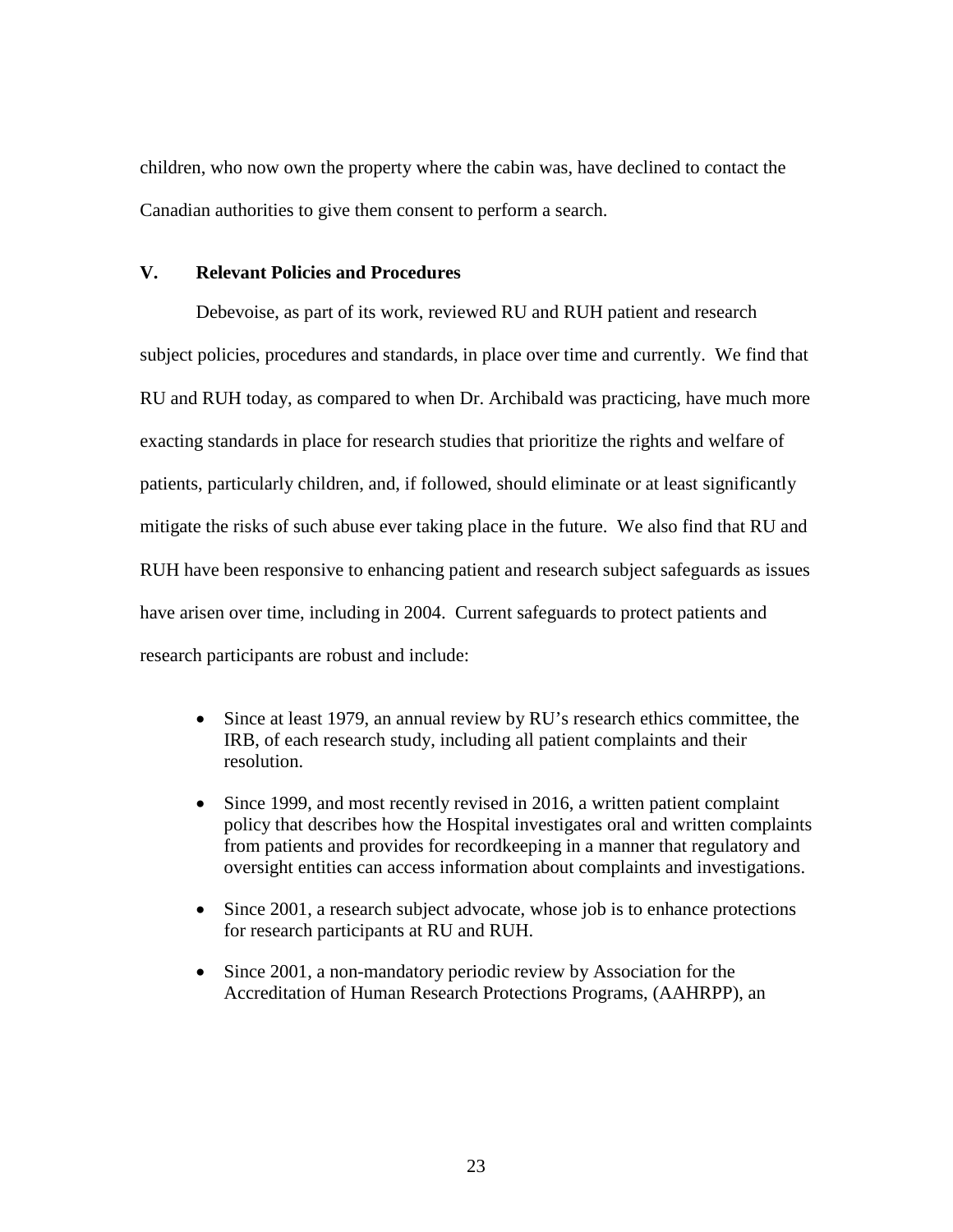independent accrediting agency established in 2001, of the University's policies and procedures for protecting research patients.<sup>29</sup>

- Since at least 2002, an informed consent form that is much more comprehensive than in the 1960s and 1970s, including listing the benefits and risks of a study, identifying a point of contact for questions or concerns, and informing patients that they can leave a study at any time without having to give a reason.
- Since at least 2002, an assent process for minors involved in research studies that includes explaining to the child what will happen in the study, answering questions from the child, and asking the child if he or she is willing to participate.
- Since approximately 2004, a pediatric chaperone policy for studies in which an examination of a pediatric patient will be conducted, which provides notice of the availability of an independent observer for pediatric examinations and provides that nurses should document in the medical record who was present during pediatric examinations.
- Since at least 2004, various publications informing patients of their rights, including handbooks, notices, and brochures that are distributed and/or made available.
- Since at least 2004, protocols for complaints that can be lodged anonymously by nurses or other staff members if they are concerned about the actions of a physician, including an avenue for complaints to be made to the IRB.
- Since 2012, a Research Participant Perception Survey that is offered to every research patient after their participation in a study to assess their experiences.<sup>30</sup>

<sup>&</sup>lt;sup>29</sup> The University, which includes RU campus laboratories and the Hospital, has been accredited by AAHRPP since 2011 and was most recently re-accredited in March 2019.

 $30$  An earlier iteration of the patient perception survey was offered to research participants beginning in 2003.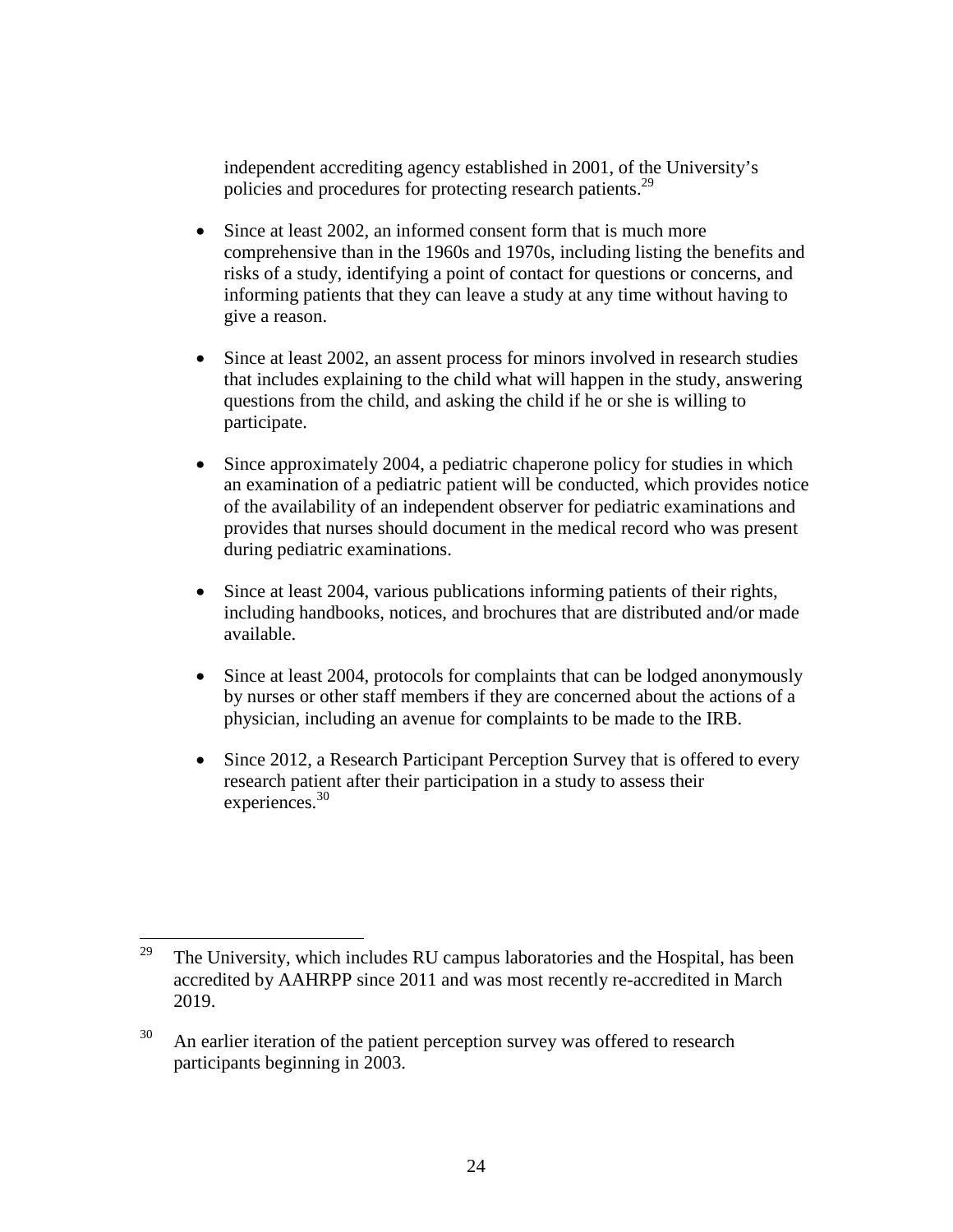#### **VI. Cooperation and Actions Taken by RU and RUH During the Investigation**

Throughout this process, RU and RUH management have fully cooperated and evidenced a deep commitment to the welfare of Dr. Archibald's former patients. In 2018, RU and RUH leadership revoked Archibald's emeritus faculty status and his senior physician emeritus status because of his conduct toward former patients. RUH has removed from its website: Archibald's obituary; his name from the list of RUH investigators from the Hospital Centennial listing; and a photograph of a research tool he created. $31$ 

RUH has also partnered with the Rape, Abuse & Incest National Network ("RAINN"), a national non-profit organization that supports survivors of sexual assault, to provide financial assistance to former patients of Dr. Archibald who are seeking therapy. RAINN has set up a dedicated hotline for these former patients and administers an intake process that keeps the identity of former patients anonymous to RU and RUH.

### **VII. Conclusion**

It is clear that Dr. Reginald Archibald engaged in acts of sexual misconduct and sexual abuse toward many of his pediatric patients while employed by RUH. Each patient's experience was different and not all former patients reported abuse or experienced inappropriate conduct. But many did, and Debevoise credits the memories of those who have reported sexual misconduct or abuse they suffered while seeking

 $31$  The tool was a blender that was used for chemical analysis in enzyme studies. The instrument itself has been removed from RU's public display of historical laboratory equipment on campus.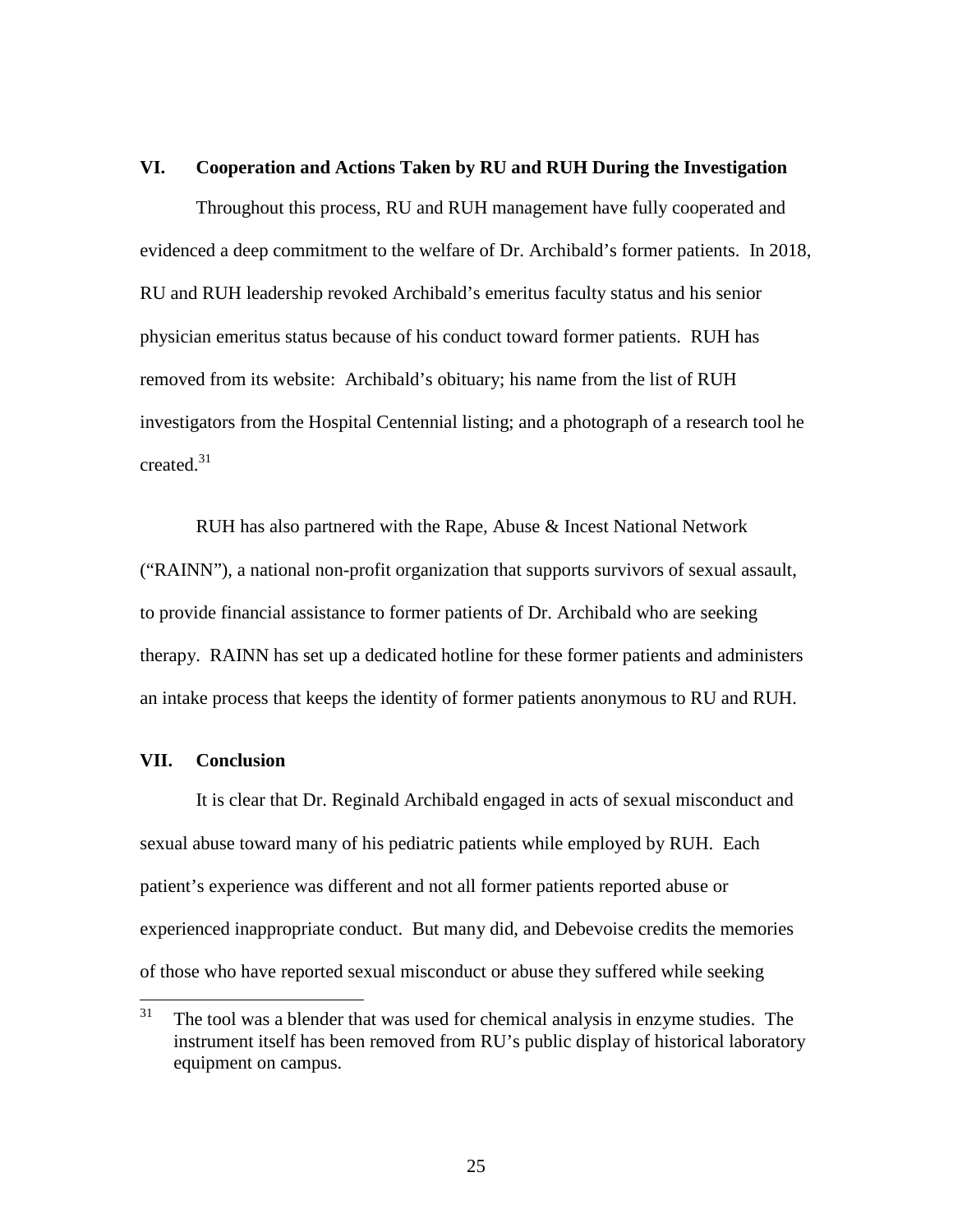medical treatment and care from Archibald. The volume of patients who have now come forward with accounts of being subjected to sexual misconduct and abuse by Archibald also shows that his misconduct was pervasive.

In addition to the complaints discussed made to RU and RUH long after Archibald retired, there was, while Archibald was still practicing, some information available to RU and RUH management suggesting that Archibald may have been engaged in misconduct and inappropriate and unnecessarily intrusive examinations of at least some of his patients. There is also extensive evidence that management understood at the time that Archibald was a respected physician and researcher, that his work called for inherently intrusive procedures, that he saw a large number of patients with very few complaints, that a number of patients and their parents regarded – and some patients still do regard – him quite positively, and that on the few occasions when complaints arose, Archibald never acknowledged any inappropriate practices, and he denied any wrongdoing.

We cannot now know with certainty how all of the relevant information available at the time was interpreted, as many witnesses are deceased or have failing memories. With the benefit of hindsight, however, and viewed in light of today's greater knowledge of sexual abuse and current standards of appropriate practices and procedures for studies and treatment of children, there were warning signs that could have been seen, appreciated or further pursued earlier.